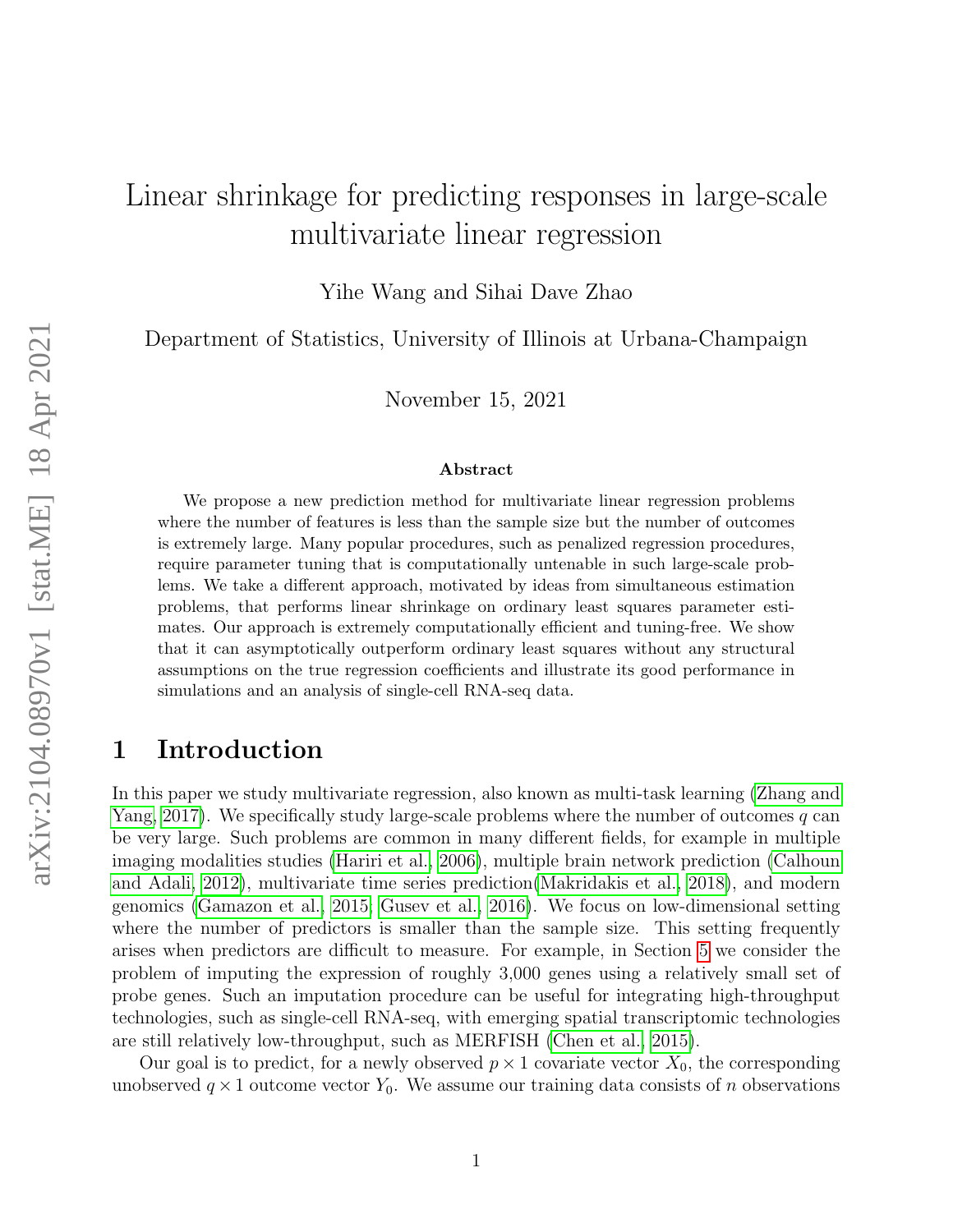following a linear model, where X is an  $n \times p$  design matrix with rows  $X_i$ , Y is an  $n \times q$ outcome matrix whose *ikth* entry  $Y_{ik}$  is kth outcome of the *i*th observation, and

<span id="page-1-0"></span>
$$
Y_{i \cdot} = X_i^{\top} B + \epsilon_i, \quad \epsilon_i \sim N(0, \Sigma), \tag{1}
$$

where  $Y_i = (Y_{i1}, \ldots, Y_{iq})^\top$  and B is a  $p \times q$  matrix of unknown regression coefficients. We consider  $q \gg n$  but assume that  $p < n$ . We also assume that the design matrix X is the same for all outcomes  $k = 1, \ldots, q$ , but extension to setups with different design matrices is straightforward.

The literature on multivariate regression is extensive, but a major lesson is that borrowing information across the outcomes in multivariate regression can reduce overall estimation and prediction error. For example, when the outcomes are correlated, seemingly unrelated regression [\(Zellner, 1962;](#page-13-1) [Fiebig, 2001\)](#page-11-5) estimates  $B$  using weighted ordinary least squares with weights equal to the inverse correlations. The Curds and Whey procedure of [Breiman](#page-11-6) [and Friedman](#page-11-6) [\(1997\)](#page-11-6) predicts outcomes using a linear combination of other outcomes, and partial least squares regression [\(Wold, 1975;](#page-13-2) [Wold et al., 2001\)](#page-13-3) and general envelope methods [\(Cook et al., 2010\)](#page-11-7) perform dimension reduction of both the outcomes and the predictors. However, many existing methods are either unable to improve upon naive methods when the outcomes are independent, or are difficult to implement when the number of outcomes is large.

Penalized regression is arguably the current most popular approach to predicting multivariate outcomes. For example, multiresponse lasso [\(Friedman et al., 2010\)](#page-11-8) uses a group lasso penalty that assumes that the outcomes are explained by a common set of a few predictors, and reduced rank regression [\(Velu and Reinsel, 2013\)](#page-13-4) uses penalties that assume that B is low rank. However, these methods require tuning parameters that are typically chosen using cross-validation, which is extremely computationally expensive when the number of outcomes is large. Furthermore, for certain penalties like the group lasso, these computations cannot be parallelized across the outcomes.

In this paper we propose a new method that can address this issue. We view the multivariate prediction problem as a simultaneous estimation problem, similar to the classic problem of estimating a vector of normal means [\(Johnstone, 2019\)](#page-12-1). We therefore propose a shrinkage estimator, where we linearly shrink each row of the maximum likelihood estimate of the parameter matrix B. We allow the shrinkage factors to depend on the newly observed  $X_0$  and learn their optimal values from the data itself, so that no tuning parameters are required. We previously studied a version of this idea where we used nonparametric empirical Bayes methods to learn the optimal form of shrinkage, instead of restricting to linear shrinkage [\(Wang and Zhao, 2021\)](#page-13-5). However, because it is nonparametric, this method is computationally challenging, suffers from the curse of dimensionality, and is difficult to justify theoretically. The method we propose here addresses some of these issues.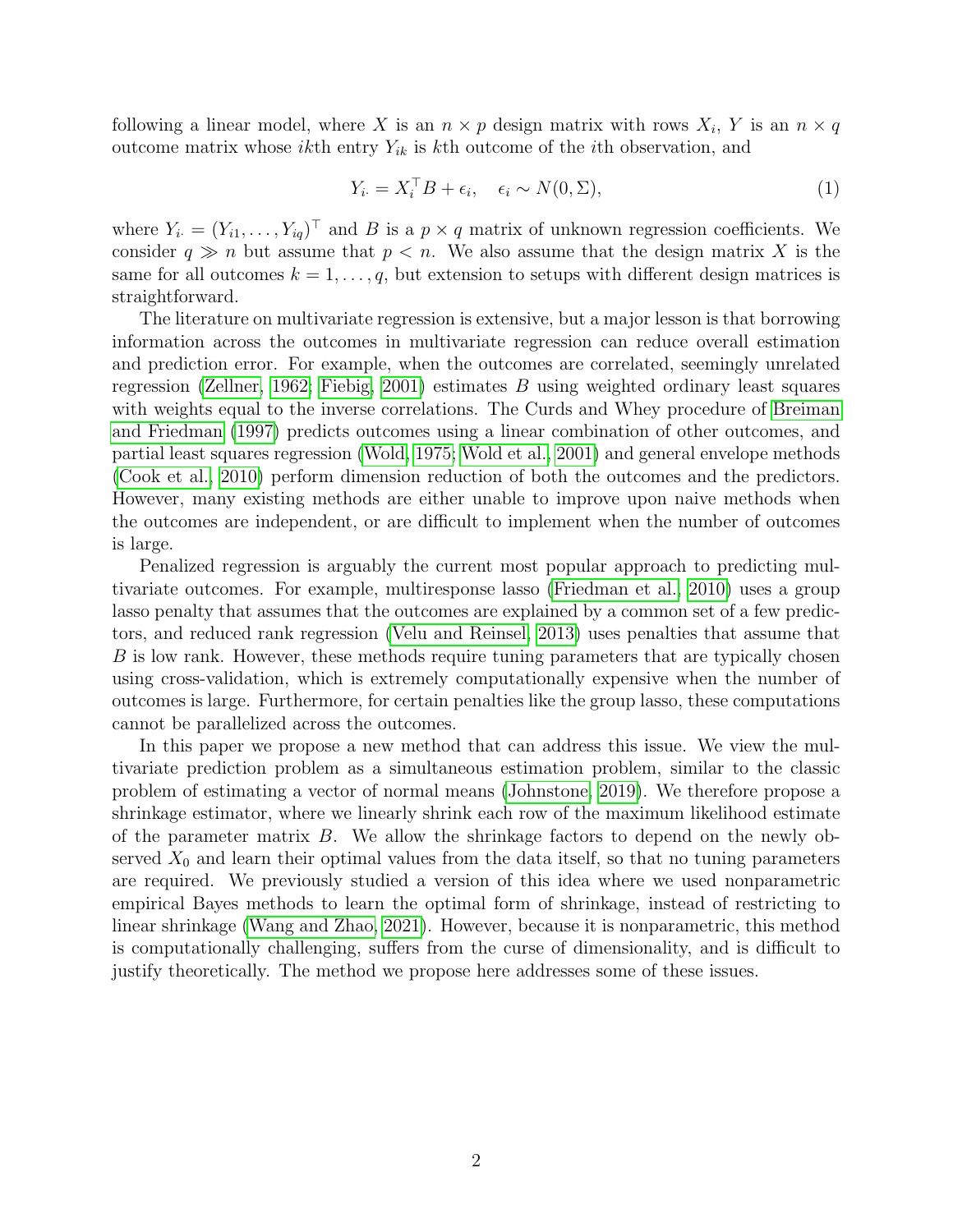### <span id="page-2-2"></span>2 Method

The multivariate prediction problem under model [\(1\)](#page-1-0) is equivalent to choosing a decision rule  $\delta(x; Y, X) = \{\delta_1(x; Y, X), \ldots, \delta_q(x; Y, X)\}^{\top}$  to minimize the risk

<span id="page-2-0"></span>
$$
R(B,\delta) = E\left[\frac{1}{q} \sum_{k=1}^{q} \{X_0^{\top} B_k - \delta_k(X_0; Y, X)\}^2\right],
$$
\n(2)

where Y and X are  $n \times q$  and  $n \times p$  matrices containing the training data outcomes and predictors, respectively, and  $B_k$  is the kth column of the  $p \times q$  coefficient matrix B.

Our proposed approach is motivated by the fact that minimizing  $R(B,\delta)$  [\(2\)](#page-2-0) is a compound decision problem, in the sense of [Robbins](#page-12-2) [\(1951\)](#page-12-2). Compound decision problems involve minimizing risk functions that are aggregates of separate individual risk functions; for example,  $R(B, \delta)$  is an average of the individual risks from each of the q tasks. A classic compound decision problem is the simultaneous estimation of a vector of normal means under squared error [\(Johnstone, 2019\)](#page-12-1).

A key feature of these problems is that estimators that minimize each of the individual risks over some class of decision rules do not necessarily combine to minimize the aggregate risk [\(Robbins, 1951;](#page-12-2) [Stein, 1956\)](#page-12-3). A standard example is the James-Stein estimator [\(James](#page-11-9) [and Stein, 1961\)](#page-11-9), which dominates the maximum likelihood estimator for the simultaneous estimation of three or more normal means. In the present multivariate prediction context, this phenomenon also explains why the ordinary least squares predictions  $X_0^{\top} (X^{\top} X)^{-1} X^{\top} Y$ are suboptimal for minimizing  $R(B, \delta)$  [\(2\)](#page-2-0).

One common approach to constructing  $\delta$  is to use empirical Bayes methods [\(Efron, 2019;](#page-11-10) [Robbins, 1964;](#page-12-4) [Zhang, 2003\)](#page-13-6). Following this approach, in [Wang and Zhao](#page-13-5) [\(2021\)](#page-13-5) we assumed the columns of  $B$  came from a p-dimensional prior, estimated the prior from the training data using nonparametric maximum likelihood, and used the resulting posterior expectations as decision rules. Our results were promising, but our nonparametric estimation scheme suffered for even moderate  $p$  and the properties of our procedure were difficult to analyze. Furthermore, a conceptual issue is that the usual connection between compound decision problems and empirical Bayes methods would only hold if the q outcomes were independent, which we do not assume in our model [\(1\)](#page-1-0).

Here we instead adopt a different strategy to construct  $\delta$ . We draw from the shrinkage estimation literature, specifically the regression modeling perspective first introduced by [Stigler](#page-12-5) [\(1990\)](#page-12-5) and recently further studied by [Zhao and Biscarri](#page-13-7) [\(2021\)](#page-13-7). We first interpret miminizing  $R(B, \delta)$  [\(2\)](#page-2-0) as a regression problem, where the  $X_0<sup>T</sup>B_k$  are outcomes, albeit unobserved, and the  $\delta_k$  are regression functions. Ideally we would estimate  $\delta_k$  nonparametrically, but, as described above, this becomes problematic as  $p$  increases. Instead, we consider the class of simple linear models

<span id="page-2-1"></span>
$$
\delta_k(X_0; Y, X) = \theta_0 + \sum_{j=1}^p X_{0j} \hat{B}_{jk} \theta_j,
$$
\n(3)

where the  $\theta_0, \theta_1, \dots, \theta_p$  are unknown regression parameters,  $X_{0j}$  is the *j*th component of  $X_0$ , and  $\hat{B}_{jk}$  is the j<sup>th</sup> component of the ordinary least squares estimate  $\hat{B}_k$  of the regression coefficient for the kth outcome.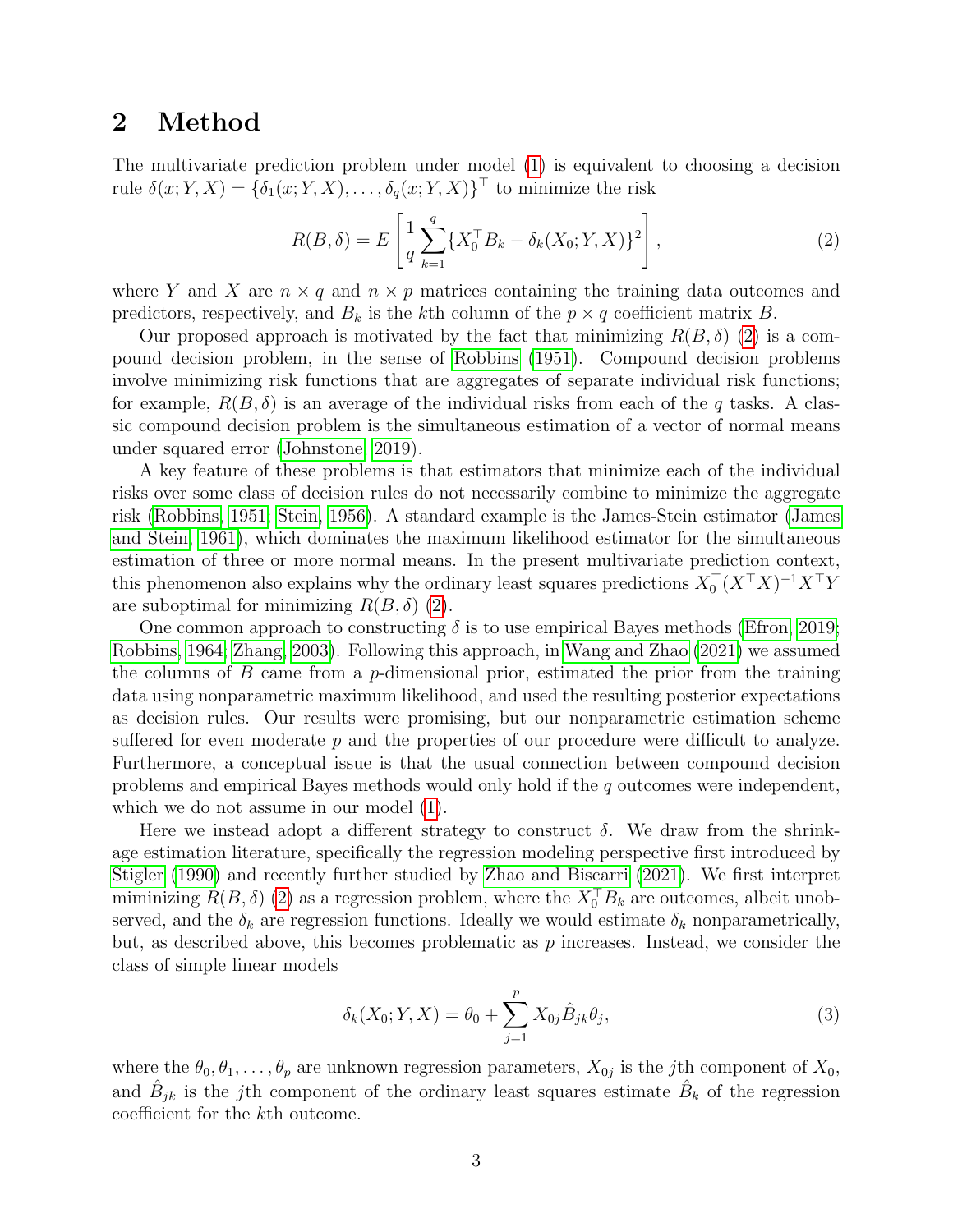Model [\(3\)](#page-2-1) has several interesting implications. First, it can be thought of as using the  $X_{0j}\hat{B}_{jk}$  as features to predict the true conditional mean  $X_0^{\top}B_k$ . Second, if the  $\theta_j$  were all assumed to be equal, model [\(3\)](#page-2-1) would be similar to the Efron-Morris estimator for a vector of normal means [\(Efron and Morris, 1973\)](#page-11-11), as it would use a scalar multiple of the q-dimensional normal vector  $(X_0^{\top} \hat{B}_1, \ldots, X_0^{\top} \hat{B}_q)^{\top}$  to estimate the mean vector  $(X_0^{\top} B_1, \ldots, X_0^{\top} B_q)^{\top}$ . We allow the  $\theta_j$  to differ across the features j to give a more general class of decision rules. Finally, in this regression interpretation, the sample size corresponds to the number of outcomes  $q$ , so that the more multivariate outcomes we have, the more accurately we can estimate the  $\theta_j$ . This makes our approach especially well-suited to large-scale multivariate prediction problems.

We aim to estimate the  $\theta_i$  that will minimize the compound risk [\(2\)](#page-2-0), which for a decision rule of the form [\(3\)](#page-2-1) is

<span id="page-3-0"></span>
$$
R(B,\Theta) = \frac{1}{q} \sum_{k=1}^{q} E\left\{ \left( X_0^{\top} B_k - \widetilde{X}_k^{\top} \Theta \right)^2 \right\},\tag{4}
$$

where  $\Theta = (\theta_0, \theta_1, \dots, \theta_q)^\top$  and

$$
\widetilde{X}_k = \left(1, X_{01}\hat{B}_{1k}, \dots, X_{0p}\hat{B}_{pk}\right)^{\top}.
$$
\n
$$
(5)
$$

While it is natural to try to estimate  $\theta_0$  and the  $\theta_i$  by minimizing  $R(B, \Theta)$  [\(4\)](#page-3-0), this is impossible because  $R(B, \Theta)$  depends on the unknown matrix B. On the other hand, we can derive an unbiased estimate of this risk. Let  $\hat{\sigma}_{0k}^2$  be the ordinary least squares estimator of the variance of  $X_0^{\top} \hat{B}_k$  for  $k = 1, \ldots, q$ . We can show that the empirical risk function

<span id="page-3-1"></span>
$$
\hat{R}_q(\Theta) = -\frac{1}{q} \sum_{k=1}^q \hat{\sigma}_{0k}^2 + \frac{1}{q} \sum_{k=1}^q \left( X_0^\top \hat{B}_k - \tilde{X}_k^\top \Theta \right)^2 + 2Q^\top \Theta \tag{6}
$$

is an unbiased estimate of  $R(B, \Theta)$  for each  $\Theta$ , where

<span id="page-3-4"></span>
$$
Q = \left(0, \frac{1}{q} \sum_{k=1}^{q} X_0^{\top} \operatorname{cov}(\hat{B}_k) \circ X_0^{\top}\right)^{\top},\tag{7}
$$

 $cov(\hat{B}_k) = (X^{\top}X)^{-1}\hat{\sigma}_k$ ,  $\hat{\sigma}_k$  is the ordinary least squares estimate of the conditional variance of the kth outcome, and ◦ denotes the elementwise product.

<span id="page-3-3"></span>**Proposition 1** The empirical risk function [\(6\)](#page-3-1) satisfies  $E\hat{R}_q(\Theta) = R(B, \Theta)$ .

We can now propose two estimators that will be studied in the remainder of this paper. We first define the unconstrained estimator

<span id="page-3-2"></span>
$$
\hat{\Theta}_q = \underset{\Theta \in \mathbb{R}^{(p+1)}}{\arg \min} \hat{R}_q(\Theta) = \left(\tilde{X}^\top \tilde{X}\right)^{-1} \left(\tilde{X}^\top \hat{B}^\top X_0 - Q\right),\tag{8}
$$

where  $\tilde{X}$  is the  $q \times p$  matrix  $(\tilde{X}_1, \ldots, \tilde{X}_q)^\top$ . This corresponds to the solution of a penalized least squares problem and exists if  $p + 1 < q$ ; the corresponding estimate of  $Y_0$  is  $\widetilde{X}\hat{\Theta}_q$ .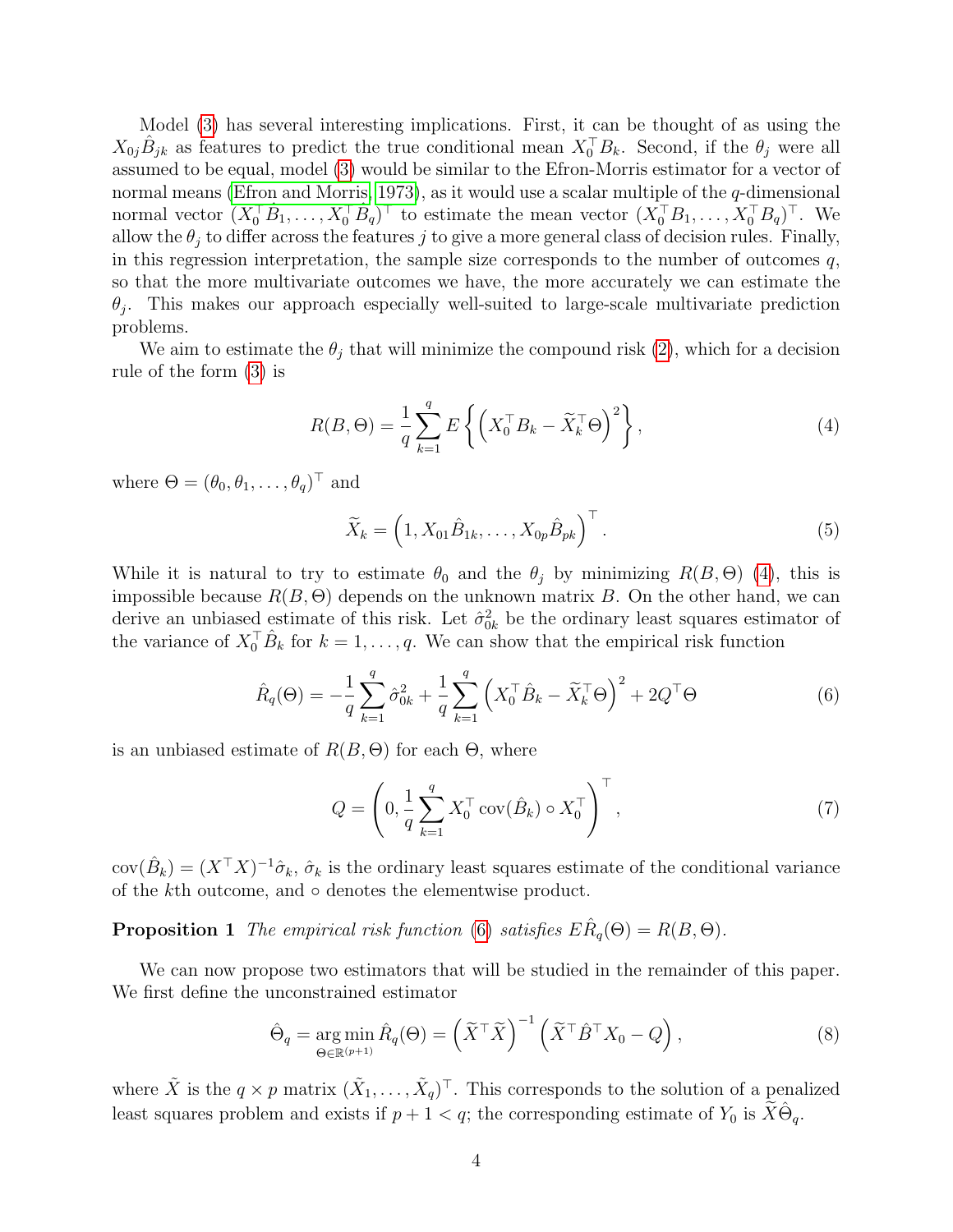We next define the constrained estimator

<span id="page-4-3"></span>
$$
\hat{\Theta}_q^M = \underset{\Theta \in \mathcal{M}_q}{\arg \min} \,\hat{R}_q(\Theta), \quad \mathcal{M}_q = \{ \Theta : \theta_0 \in [-M_q, M_q], \theta_j \in [0, M_q], j = 1, \dots, p \}, \tag{9}
$$

where  $M_q$  is a constant that can grow with q. This estimator constrains the  $\theta_1, \ldots, \theta_p$  to be positive. This is sensible because each  $\theta_j$  is a scale factor for the ordinary least squares estimate  $\hat{B}_{jk}$ , so the  $\theta_j$  should be positive to ensure that our estimator finds the *j*th feature to be related to the outcome in the same direction as estimated by ordinary least squares. This is similar in principle to the positive-part James-Stein estimator [\(Baranchik, 1964\)](#page-10-0). The constant  $M_q$  is a technical tool useful for showing uniform convergence in Section [3,](#page-4-0) and in practice can simply be set to a large number. Both methods are implemented in the R package cole and available at <https://github.com/sdzhao/cole>.

### <span id="page-4-0"></span>3 Theoretical properties

#### <span id="page-4-5"></span>3.1 Theoretical results for the unconstrained estimator

We will compare the performance of our unconstrained estimator [\(8\)](#page-3-2) to that of the oracle unconstrained estimator. Throughout this section, our asymptotics will be in  $q$ , which is appropriate for large-scale multivariate regression problems. Define the loss function

<span id="page-4-4"></span>
$$
\ell_q(\Theta) = \frac{1}{q} \sum_{k=1}^q \left( X_0^\top B_k - \widetilde{X}_k^\top \Theta \right)^2.
$$
 (10)

It is clear that  $E\ell_q(\Theta) = R(\Theta)$ . Next define the following oracle estimator

<span id="page-4-1"></span>
$$
\hat{\Theta}_q^* = \underset{\Theta \in \mathbb{R}^{(p+1)}}{\arg \min} \ell_q(\Theta) = (\tilde{X}^\top \tilde{X})^{-1} (\tilde{X}^\top B^\top X_0),\tag{11}
$$

which is not feasible because it depends on unknown parameter  $B$ .

The following theorem shows that our proposed  $\hat{\Theta}_q$  [\(8\)](#page-3-2) is close to  $\hat{\Theta}_q^{\star}$  [\(11\)](#page-4-1). Define  $|\Sigma|$  to be a  $q \times q$  matrix whose entries are equal to the absolute values of the corresponding entries of the conditional covariance matrix  $\Sigma$  of the outcomes, from our data-generating model [\(1\)](#page-1-0).

<span id="page-4-2"></span>**Theorem 1** Assume that  $X^{\top}X/n$  and  $E(\tilde{X}^{\top}\tilde{X}/q)$  converge to positive definite matrices and let  $\lambda_1$  be the largest eigenvalue of  $|\Sigma|$ . Then if  $\lambda_1/(qn) \to 0$ ,

$$
\hat{\Theta}_q - \hat{\Theta}_q^* = o_P(1).
$$

The assumptions that  $X^{\top}X/n$  and  $E(\tilde{X}^{\top}\tilde{X}/q)$  converge are necessary because their dimensions grow with q. The quantity  $\lambda_1$  is a measure of the strength of the correlations between the different outcomes. In the uncorrelated case where  $\Sigma$  is diagonal, the different outcomes provide independent information about Θ and estimation should be most accurate. This is reflected in the fact that  $\lambda_1$  is a constant and  $\lambda_1/(qn) = O\{1/(qn)\}\)$  converges quickly to zero. In a perfectly correlated setting where all entries of  $\Sigma$  are equal to the same constant,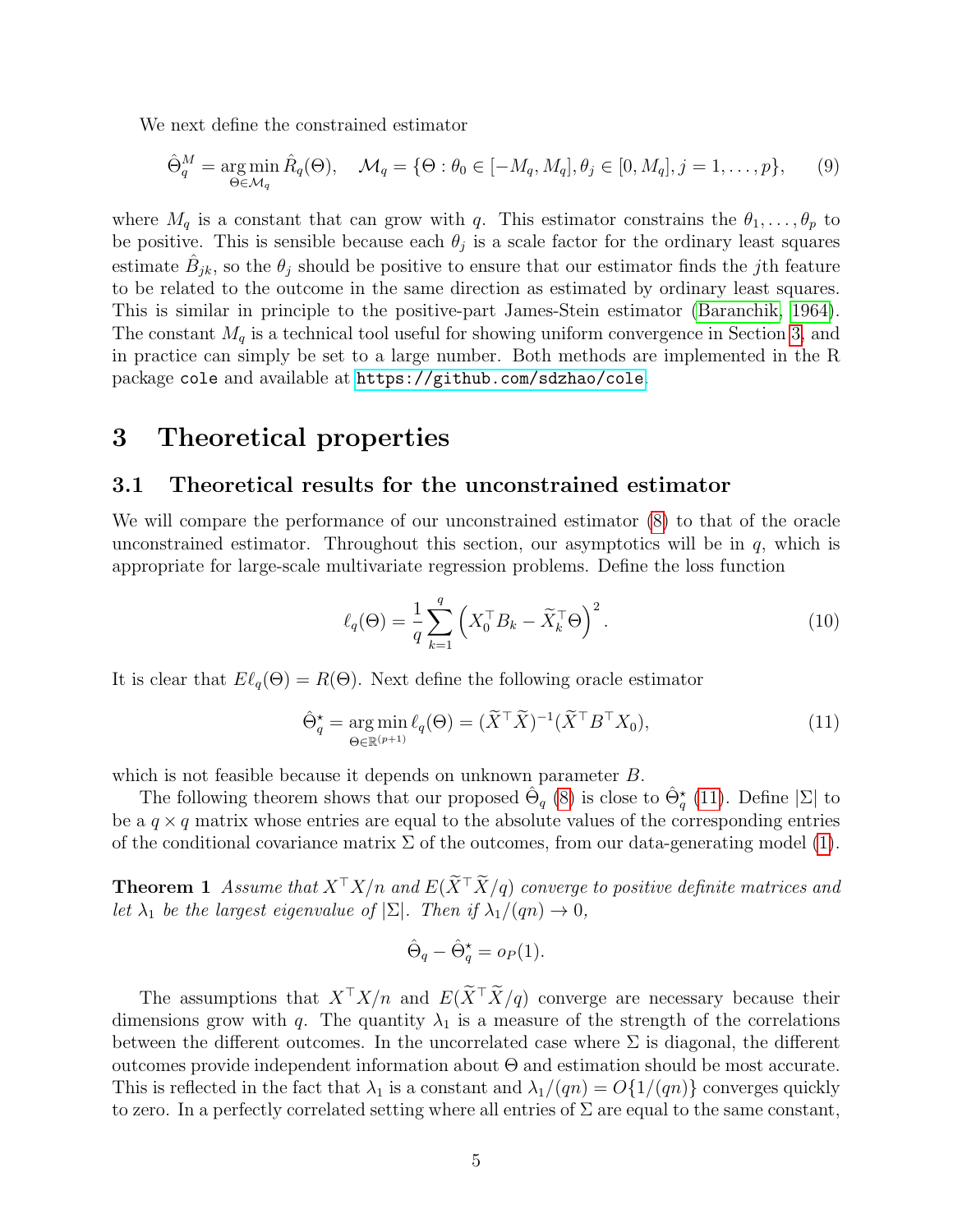the different outcomes all provide the same information and estimation of Θ should be most difficult. Indeed,  $\lambda_1$  grows with q and  $\lambda_1/(qn) = O(1/n)$ , so that the accuracy of our estimator is driven solely by the sample size of the training data.

The following result shows that the loss of the decision rule using  $\hat{\Theta}_q$  is asymptotically as low as that of the rule using  $\hat{\Theta}_q^{\star}$  in probability.

<span id="page-5-0"></span>**Theorem 2** If EQ/q converges to a constant and  $\lambda_1/(qn) \to 0$ , then under the conditions of Theorem [1,](#page-4-2)

$$
\ell_q(\hat{\Theta}_q) - \ell_q(\hat{\Theta}_q^*) = o_P(1).
$$

Because the predicted outcome using the oracle  $\hat{\Theta}_q^{\star}$  will always have lower risk less than or equal to that of the standard ordinary least squares prediction  $X_0(X^{\top}X)^{-1}X^{\top}Y$ , Theorem [2](#page-5-0) shows that our proposed  $\hat{\Theta}_q$  will also asymptotically perform no worse.

#### 3.2 Theoretical results for the constrained estimator

Strong results are available for our proposed constrained estimator [9,](#page-4-3) compared to our unconstrained estimator, because  $\Theta$  is restricted to lie in a compact set. First, we can show that the empirical risk function  $\hat{R}_q(\Theta)$  [\(6\)](#page-3-1) is uniformly close to the true loss function  $\ell_q(\Theta)$ [\(10\)](#page-4-4) uniformly over  $\Theta \in \mathcal{M}_q$ .

<span id="page-5-1"></span>Theorem 3 Under assumptions of Theorem [1,](#page-4-2)

$$
\lim_{q \to \infty} E \sup_{\Theta \in \mathcal{M}_q} |\hat{R}_q(\Theta) - \ell_q(\Theta)| = 0,
$$

if  $\lambda_1 M_q/(qn) \to 0$ , where  $\lambda_1$  is the largest eigenvalue of  $|\Sigma|$  defined as in Section [3.1.](#page-4-5)

Theorem [3](#page-5-1) requires that the constant  $M_q$ , which bounds the components of  $\Theta \in \mathcal{M}_q$ , not grow too quickly, at a rate determined in part by the correlation between the outcomes. For example, if the outcomes are perfectly correlated and  $\lambda_1 = O(q)$ ,  $M_q$  must grow no faster than the training data sample size  $n$ .

Next, define the oracle constrained least squares estimator

<span id="page-5-2"></span>
$$
\hat{\Theta}_q^{M\star} = \underset{\Theta \in \mathcal{M}_q}{\arg \min} \ell_q(\Theta). \tag{12}
$$

Then we can show that the expected loss of the proposed constrained estimator [9](#page-4-3) converges to the expected loss of the oracle constrained estimator [\(12\)](#page-5-2).

<span id="page-5-3"></span>**Theorem 4** If  $\lambda_1 M_q/(qn) \to 0$ , then under the conditions of Theorem [3,](#page-5-1)

$$
\lim_{q \to \infty} \left\{ E \ell_q(\hat{\Theta}_q^M) - E \ell_q(\hat{\Theta}_q^{M \star}) \right\} = 0.
$$

The ordinary least squares prediction of  $Y_0$  corresponds to  $\theta_0 = 0$  and  $\theta_j = 1$  for  $j =$  $1,\ldots,p$ , so if  $M_q \geq 1$ , the predicted outcome using the constrained  $\hat{\Theta}_q^{M*}$  will always have lower risk less than or equal to that of the standard ordinary least squares prediction, and Theorem [2](#page-5-0) shows that our proposed  $\hat{\Theta}_q^M$  will also asymptotically perform no worse.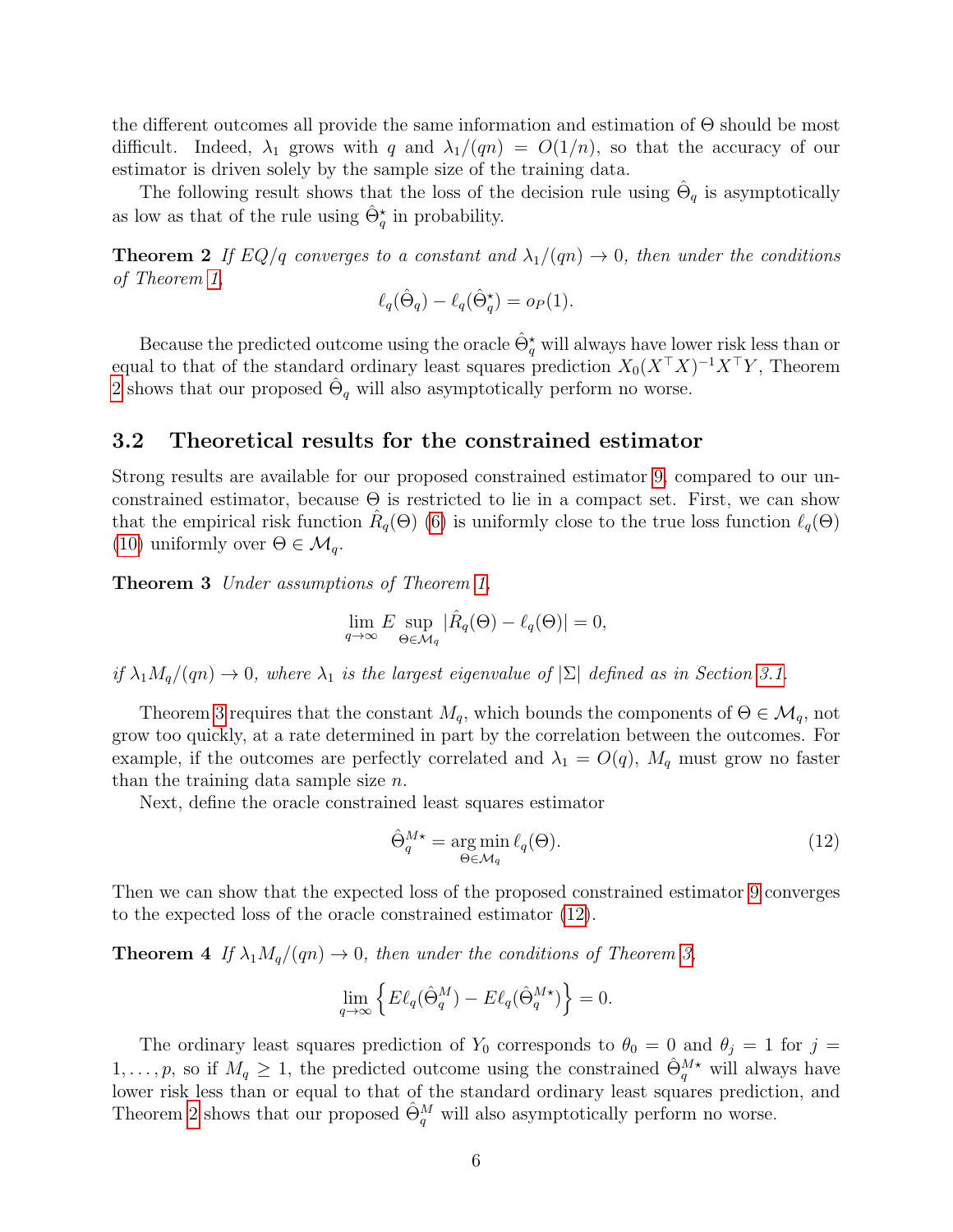### 4 Simulation study

#### <span id="page-6-0"></span>4.1 Settings

We compared our proposed approaches with four alternative procedures: ordinary least squares, multiresponse group lasso, individual lasso and ridge regressions for each outcome, and the nonparametric empirical Bayes procedure of [Wang and Zhao](#page-13-5) [\(2021\)](#page-13-5). Ordinary least squares serves as a baseline and corresponds to a naive approach to multivariate regression that does not borrow information across outcomes. We implemented the penalized regression procedures using the R package glmnet and tuned using three-fold cross-validation over 50 possible tuning parameters. We implemented the nonparametric empirical Bayes procedure using the R package cole, available at <https://github.com/sdzhao/cole>. We also considered methods like partial least squares and reduced rank regression, but these performed much worse than the methods we implemented. While other methods for multivariate linear regression problem are also available, for example the tuning-insensitive penalized methods of [Liu et al.](#page-12-6) [\(2015\)](#page-12-6), they typically were not implemented in R or were not applicable to large-scale problems where  $q \gg n$ .

We evaluated the impact of four different factors: correlation between the outcomes, number of outcomes  $q$ , feature dimension  $p$ , and sparsity structure of the true parameter matrix  $B$ . We considered three different structures for  $B$ : dense, group sparse, and entry sparse. For the dense setting, we generated a p-dimensional vector  $b \sim N(0, 4I)$ , where I is the  $p \times p$  identity matrix, and then let the kth column of B equal  $b + \tau_k$  for  $k = 1, \ldots, q$  and independent  $\tau_k \sim N(0, 0.01I)$ . For the group sparse setting, we generated B as in the dense setting and then set every entry to zero except for the first 5 rows. For the entry sparse, we randomly set 60% of the entries of the dense B to zero.

For each setting, we generated 100 training samples and 50 testing samples following  $Y_i = X_i^{\top} B + \epsilon_i$  [\(1\)](#page-1-0), where  $\epsilon_i \sim N(0, \Sigma)$ , with  $\Sigma$  was a compound symmetric matrix with diagonal entries equal to 1 and off-diagonal entries equal to a correlation  $\rho$  that was varied across replications. We independently generated each component of  $X_i$  from a standard normal. We repeated all simulations 100 times and measured performance using the squared error loss [\(10\)](#page-4-4) in the test set, averaged over the replications.

#### 4.2 Results

Figure [1](#page-7-1) shows how the performance of the different methods varied across sparsity structures and correlation values. In this and the following figures we refer to our proposed estimators using the acronym COOLISH, which stands for COordinate-wise Optimal LInear SHrinkage. These methods typically gave the lowest errors but performed worse as the outcome correlation increased. This is intuitively reasonable given the reliance of our estimators on the effective number of outcomes, as described in Section [3.](#page-4-0) In these settings, our constrained estimator was better than our unconstrained estimator, indicating that the latter may estimate some of the  $\theta_i$  to be negative when the correlation is large.

Figure [2](#page-8-0) illustrates how performance was affected by different numbers of outcomes q, with the correlation between them fixed at 0.3. The proposed unconstrained estimator performed poorly when  $q$  was small, which is consistent with the results from Figure [1.](#page-7-1)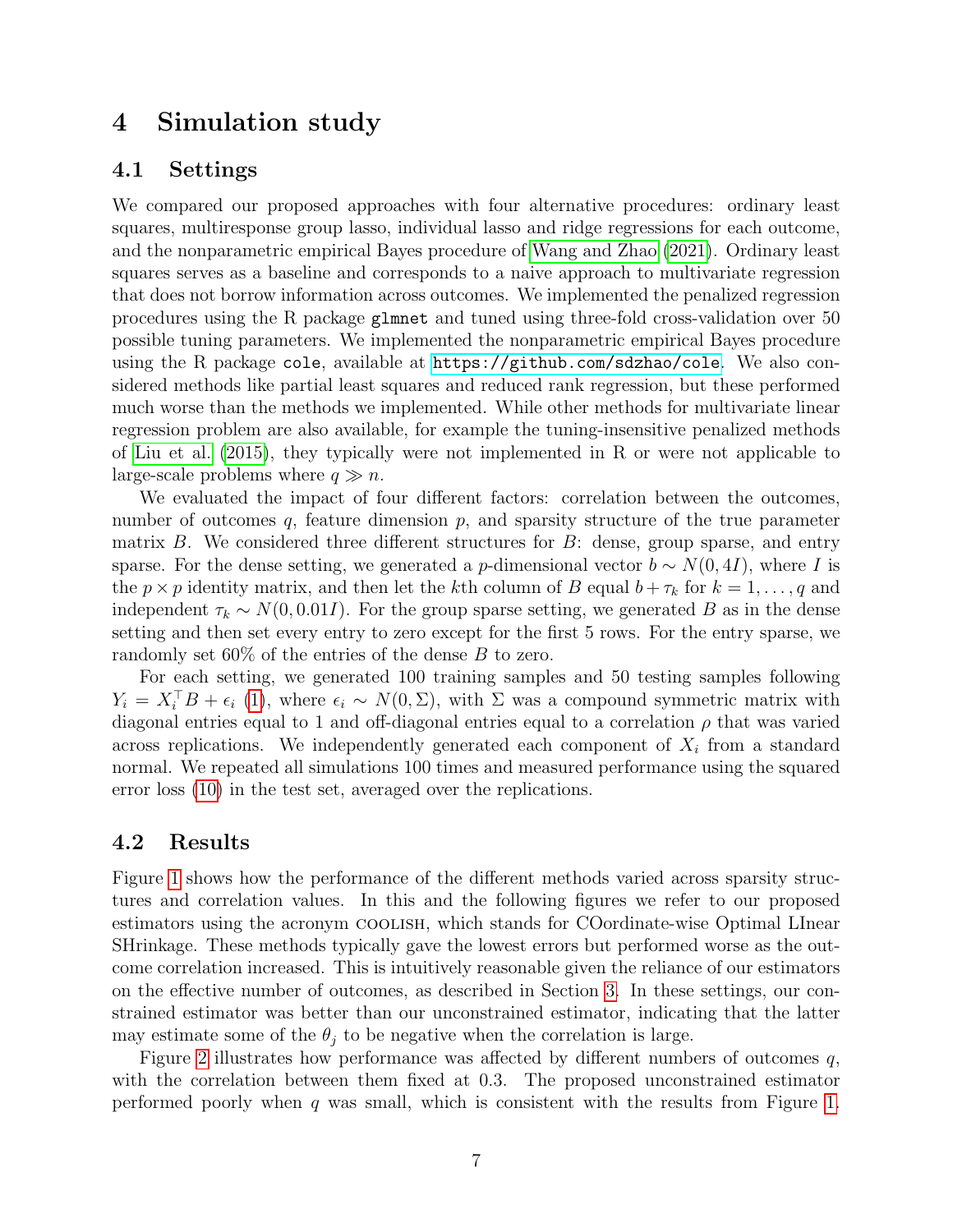

<span id="page-7-1"></span>Figure 1: Effect of different outcome correlation levels on average test set errors over 100 replications, with  $n = 100$  and  $q = 1,000$ . OLS: ordinary least squares; COMTE: the method of [Wang and Zhao](#page-13-5) [\(2021\)](#page-13-5); coolish (unconstrained): the proposed unconstrained estimator [\(8\)](#page-3-2); coolish (constrained): the proposed constrained estimator [\(9\)](#page-4-3).

In constrast, the proposed constrained method gave the lowest prediction errors among all methods in most cases, and this was apparent even for relatively small q.

Both Figures [1](#page-7-1) and [2](#page-8-0) show that performance of all methods deteriorated as the feature dimension increased. This was less of an issue for the penalized regression methods, but our proposed methods were affected more heavily because they are built on ordinary least squares estimates, whose accuracy depends heavily on the feature dimension. The figures also show the same performance trends were roughly present in each of the sparsity settings, though our proposed methods showed the greatest relative gain under the dense setting. This was not surprising, as our estimators are linear shrinkage estimators that are best suited for dense parameters.

### <span id="page-7-0"></span>5 Data analysis

Single cell RNA-sequencing technologies can measure the expression levels of tens of thousands of genes in individual cells and are revolutionizing genomics research [\(Kolodziejczyk](#page-12-7)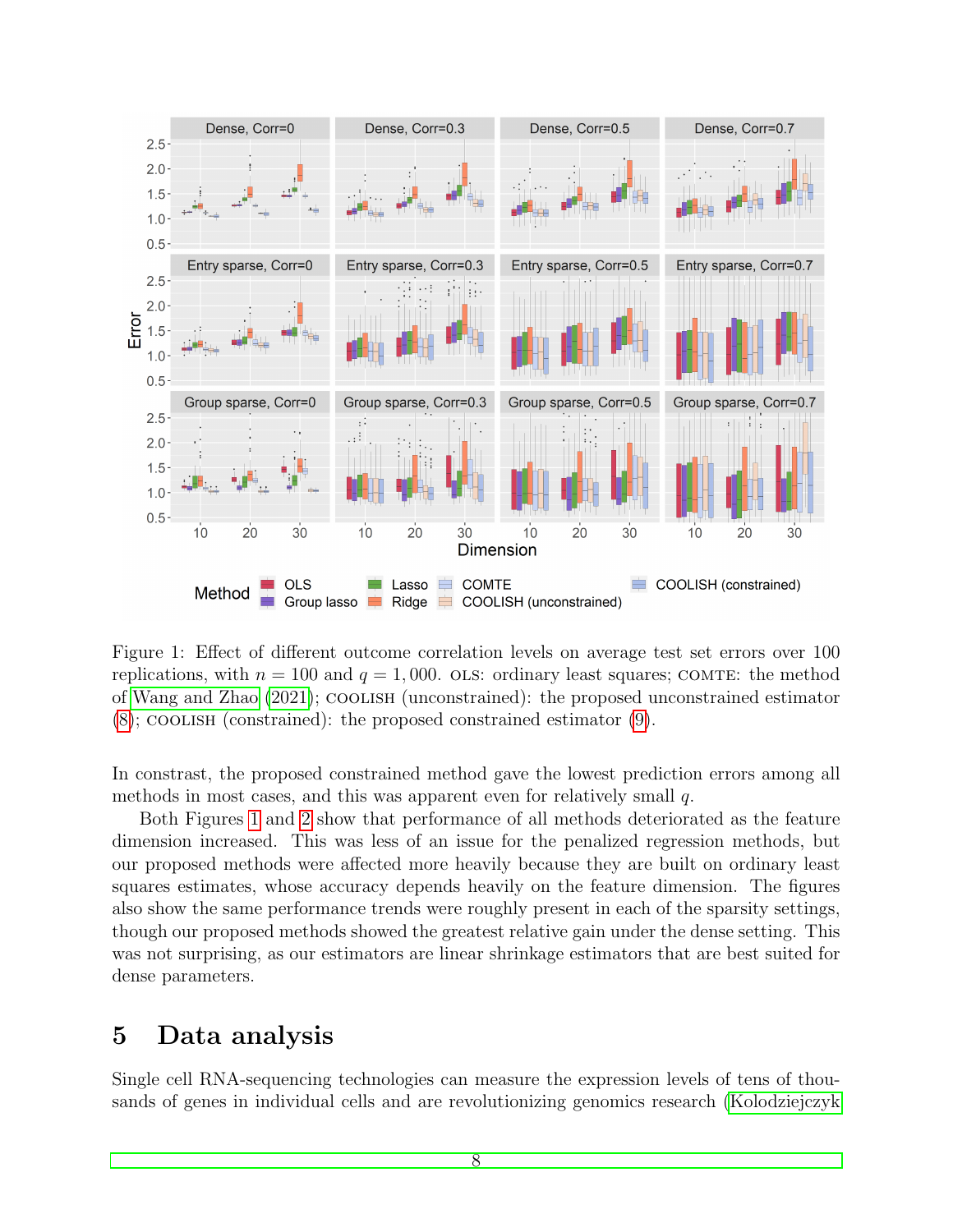

<span id="page-8-0"></span>Figure 2: Effect of different q on average test errors over 100 replications, with  $n = 100$  and residual error correlations fixed at 0.3. OLS: ordinary least squares; COMTE: the method of [Wang and Zhao](#page-13-5) [\(2021\)](#page-13-5); coolish (unconstrained): the proposed unconstrained estimator [\(8\)](#page-3-2); coolish (constrained): the proposed constrained estimator [\(9\)](#page-4-3).

[et al., 2015\)](#page-12-7). However, a major limitation is that these technologies dissociate cells from each other before sequencing. This step removes information about spatial relationships between cells, which can be key to understanding their function. An emerging alternative technology called MERFISH is able to remedy this issue, and can capture gene expression from individual cells while maintaining their original spatial context [\(Chen et al., 2015\)](#page-11-4). One tradeoff, however, is that MERFISH cannot conveniently interrogate a large number of genes.

A natural question is whether a small number of genes measured using MERFISH can be used to accurately impute the expression levels of the remaining genes [\(Zhu et al., 2018\)](#page-13-8). This constitutes a large-scale multivariate regression problem. We study this problem here using two single cell RNA-sequencing datasets derived from honey bee brains [\(Traniello](#page-12-8) [et al., 2020\)](#page-12-8), one measuring cells from the whole brain and the other measuring cells from a substructure called the mushroom body. We consider only genes expressed in at least 300 cells in both datasets, which left 3,100 genes measured in 773 cells in the mushroom body dataset and 868 cells in the whole brain dataset. Following [Li and Li](#page-12-9) [\(2018\)](#page-12-9), we transformed each gene using  $\log_{10}(x + 1.01)$ , where x was the observed gene expression level after normalizing all cells to have one million reads.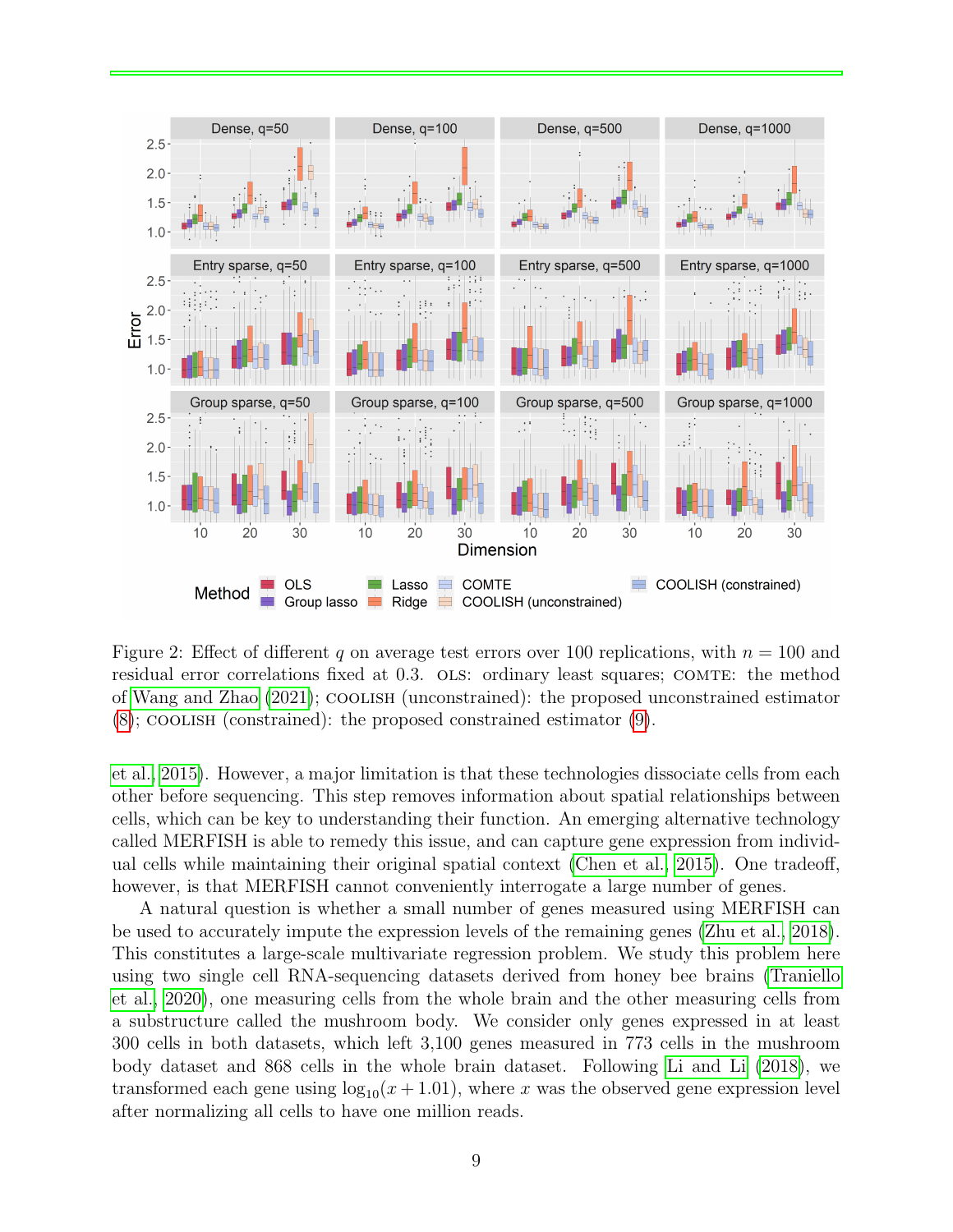Our goal was to develop a regression model that could use a small set of predictor genes to impute the expression of the rest of the genes. To select the predictor genes, we applied K-means clustering to the training data with  $K$  equal to the number of features we wanted. In each cluster, we then picked the gene closest to the center of that cluster to serve as a predictor. The number of predictors should equal the number of genes that can be targeted using MERFISH. These numbers are typically chosen to be equal to the number of weight-4 extended Hamming codes that can be constructed using an n-digit binary barcode [\(Chen](#page-11-4) [et al., 2015\)](#page-11-4). We therefore studied  $K = 14, 18, 30, 35, 51, 65, 91, 105, 140, 157, 198, 228,$ and 285, which correspond to  $n = 8, \ldots, 20$ .

We first applied the multivariate regression algorithms described in Section [4.1](#page-6-0) using the mushroom body data as the training set and the whole brain data as the test set, then we reversed the roles of the two datasets. We recorded the average squared prediction errors as well as the computation times of the various methods. We did not implement the method of [Wang and Zhao](#page-13-5) [\(2021\)](#page-13-5) because the residual variances of the ordinary least squares fits were very low and led to computational issues when computing the nonparametric maximum likelihood; this issue is further discussed in [Wang and Zhao](#page-13-5) [\(2021\)](#page-13-5).



<span id="page-9-0"></span>Figure 3: Average prediction errors and computation times in minutes. OLS: ordinary least squares; COMTE: the method of [Wang and Zhao](#page-13-5)  $(2021)$ ; COOLISH (unconstrained): the proposed unconstrained estimator [\(8\)](#page-3-2); coolish (constrained): the proposed constrained estimator [\(9\)](#page-4-3).

The results in Figure [3](#page-9-0) show that our proposed methods had the best performances for most predictor dimensions. They even outperformed the multiresponse group lasso while requiring just a small fraction of its computation time. Our constrained and unconstrained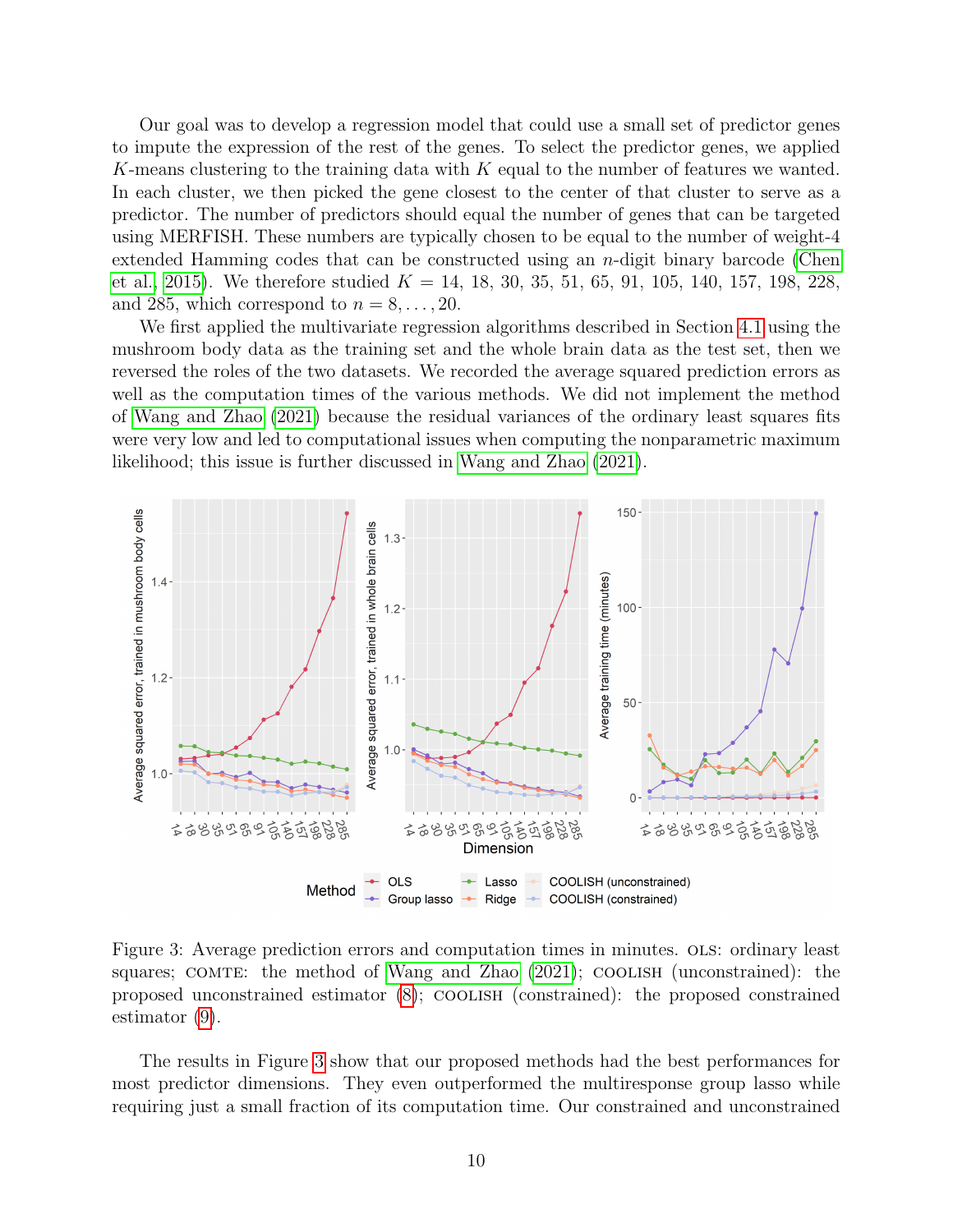proposals behaved similarly, with the constrained version performing slightly better for larger p. On the other hand, the penalized regression procedures were better when we used more than 228 predictors. This is likely because our estimates are based on ordinary least squares, which suffers as the prediction dimension increases.

### 6 Discussion

Though our approach was motivated by a regression formulation of shrinkage estimation [\(Stigler, 1990;](#page-12-5) [Zhao and Biscarri, 2021\)](#page-13-7), as described in Section [2,](#page-2-2) it can also be given an empirical Bayes interpretation. This paradigm would assume that  $(X_{01}B_{1k},...,X_{0p}B_{pk})^{\top}$ had some prior distribution and then predict the kth outcome  $Y_{0k}$  using the posterior expectation  $E(Y_{0k} | X_{01} \hat{B}_{1k}, \dots, X_{0p} \hat{B}_{pk})$ . If the prior distribution were a *p*-dimensional multivariate normal, the form of the posterior expectation would exactly correspond to our linear model [\(3\)](#page-2-1). In this sense, our approach is similar to the adaptive multivariate ridge regression approach of [Brown and Zidek](#page-11-12) [\(1980\)](#page-11-12) except that we target prediction error given a new covariate vector  $X_0$ , rather than estimation error of the regression coefficients.

A major point of departure between our approach and an empirical Bayes approach is the way in which we estimate linear shrinkage estimator. A typical empirical Bayes approach would first estimate the prior by maximizing the marginal likelihood of the observed vectors  $(X_{01}\hat{B}_{1k},\ldots,X_{0p}\hat{B}_{pk})^{\top}$  and then use the estimated prior to calculate the posterior expectation. However, these vectors can be arbitrarily dependent across  $k$ , so the true marginal likelihood cannot be calculated. In contrast, we directly minimize an empirical estimate of the prediction error [\(2\)](#page-2-0), which can also be interpreted as directly estimating the posterior expectation. This simple approach allows us to characterize how the correlation structure of the outcomes affects the asymptotic performance of the decision rule.

We studied only linear models [\(3\)](#page-2-1) in this paper, but in principle we could consider more complex regression functions. Allowing the decision rule to be fully nonparametric would be equivalent to the nonparametric empirical Bayes procedure we developed in [Wang and](#page-13-5) [Zhao](#page-13-5) [\(2021\)](#page-13-5), and would suffer from the curse of dimensionality as the number of predictors increases. Alternatively, we could impose semiparametric models, for which we could use Stein's lemma [\(Stein, 1981\)](#page-12-10) to obtain empirical risk estimates similar to [\(2\)](#page-2-0). We will study this in future work.

One major limitation of our approach is that we require unbiased and normally distributed estimates of the true  $B_{jk}$ . These are provided by ordinary least squares estimators in low-dimensional problems, but when the number of features is comparable to or exceeds the sample size, these estimators become less reliable or unavailable. One potential solution may be to use debiased inference techniques [\(Javanmard and Montanari, 2014;](#page-12-11) [Van de Geer](#page-12-12) [et al., 2014;](#page-12-12) [Zhang and Zhang, 2014\)](#page-13-9), but it remains an open problem to develop tuning-free high-dimensional multivariate linear regression algorithms.

### References

<span id="page-10-0"></span>A. J. Baranchik. Multiple regression and estimation of the mean of a multivariate normal distribution. Technical Report 51, Department of Statistics, Stanford University, 1964.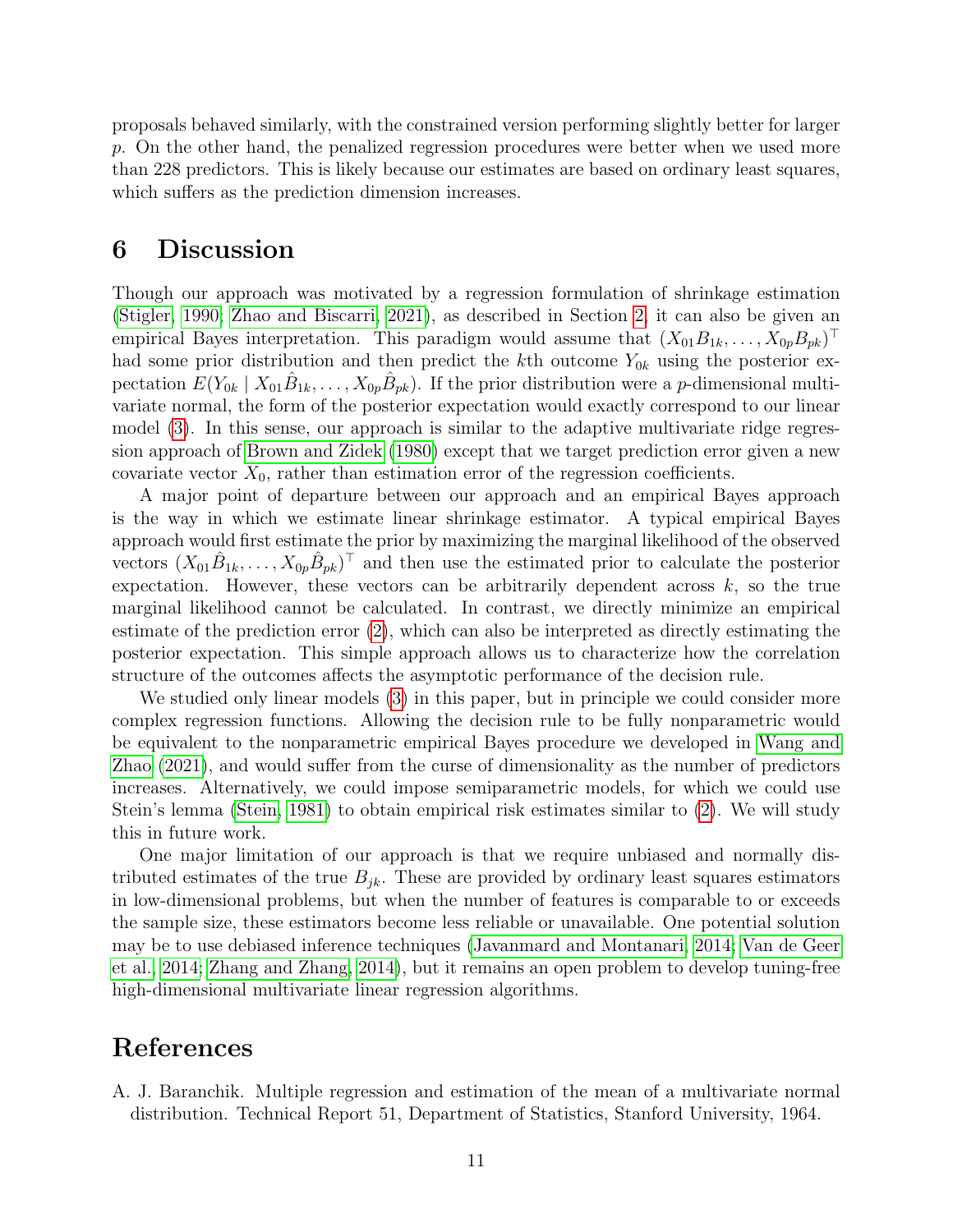- <span id="page-11-6"></span>L. Breiman and J. H. Friedman. Predicting multivariate responses in multiple linear regression. Journal of the Royal Statistical Society: Series B (Statistical Methodology), 59(1): 3–54, 1997.
- <span id="page-11-12"></span>P. J. Brown and J. V. Zidek. Adaptive multivariate ridge regression. The Annals of Statistics, 8(1):64–74, 1980.
- <span id="page-11-1"></span>V. D. Calhoun and T. Adali. Multisubject independent component analysis of fMRI: a decade of intrinsic networks, default mode, and neurodiagnostic discovery. IEEE Reviews in Biomedical Engineering, 5:60–73, 2012.
- <span id="page-11-4"></span>K. H. Chen, A. N. Boettiger, J. R. Moffitt, S. Wang, and X. Zhuang. Spatially resolved, highly multiplexed RNA profiling in single cells. *Science*, 348(6233), 2015.
- <span id="page-11-7"></span>R. D. Cook, B. Li, and F. Chiaromonte. Envelope models for parsimonious and efficient multivariate linear regression. Statistica Sinica, pages 927–960, 2010.
- <span id="page-11-10"></span>B. Efron. Bayes, Oracle Bayes, and Empirical Bayes. Statistical Science, 2019. to appear.
- <span id="page-11-11"></span>B. Efron and C. Morris. Stein's estimation rule and its competitors—an empirical Bayes approach. Journal of the American Statistical Association, 68(341):117–130, 1973.
- <span id="page-11-5"></span>D. G. Fiebig. Seemingly unrelated regression. A companion to theoretical econometrics, pages 101–121, 2001.
- <span id="page-11-8"></span>J. Friedman, T. Hastie, and R. Tibshirani. Regularization paths for generalized linear models via coordinate descent. Journal of Statistical Software, 33(1):1–22, 2010. URL [http:](http://www.jstatsoft.org/v33/i01/) [//www.jstatsoft.org/v33/i01/](http://www.jstatsoft.org/v33/i01/).
- <span id="page-11-2"></span>E. R. Gamazon, H. E. Wheeler, K. P. Shah, S. V. Mozaffari, K. Aquino-Michaels, R. J. Carroll, A. E. Eyler, J. C. Denny, D. L. Nicolae, N. J. Cox, and H. K. Im. A genebased association method for mapping traits using reference transcriptome data. Nature Genetics, 47(9):1091, 2015.
- <span id="page-11-13"></span>Q. Guo, J. Leng, H. Li, and C. Cattani. Some bounds on eigenvalues of the hadamard product and the fan product of matrices. Mathematics, 7(2):147, 2019.
- <span id="page-11-3"></span>A. Gusev, A. Ko, H. Shi, G. Bhatia, W. Chung, B. W. Penninx, R. Jansen, E. J. De Geus, D. I. Boomsma, F. A. Wright, P. Sullivan, E. Nikkola, M. Alvarez, M. Civelek, A. Lusis, T. Lehtimäki, E. Raitoharju, M. Kähönen, I. Seppälä, O. Raitakari, J. Kuusisto, M. Laakso, A. Price, P. Pajukanta, and B. Pasaniuc. Integrative approaches for largescale transcriptome-wide association studies. Nature Genetics, 48(3):245, 2016.
- <span id="page-11-0"></span>A. R. Hariri, E. M. Drabant, and D. R. Weinberger. Imaging genetics: perspectives from studies of genetically driven variation in serotonin function and corticolimbic affective processing. Biological Psychiatry, 59(10):888–897, 2006.
- <span id="page-11-9"></span>W. James and C. M. Stein. Estimation with quadratic loss. In *Proceedings of the Fourth* Berkeley Symposium on Mathematical Statistics and Probability, volume 1, pages 367–379. Berkeley and Los Angeles, University of California Press, 1961.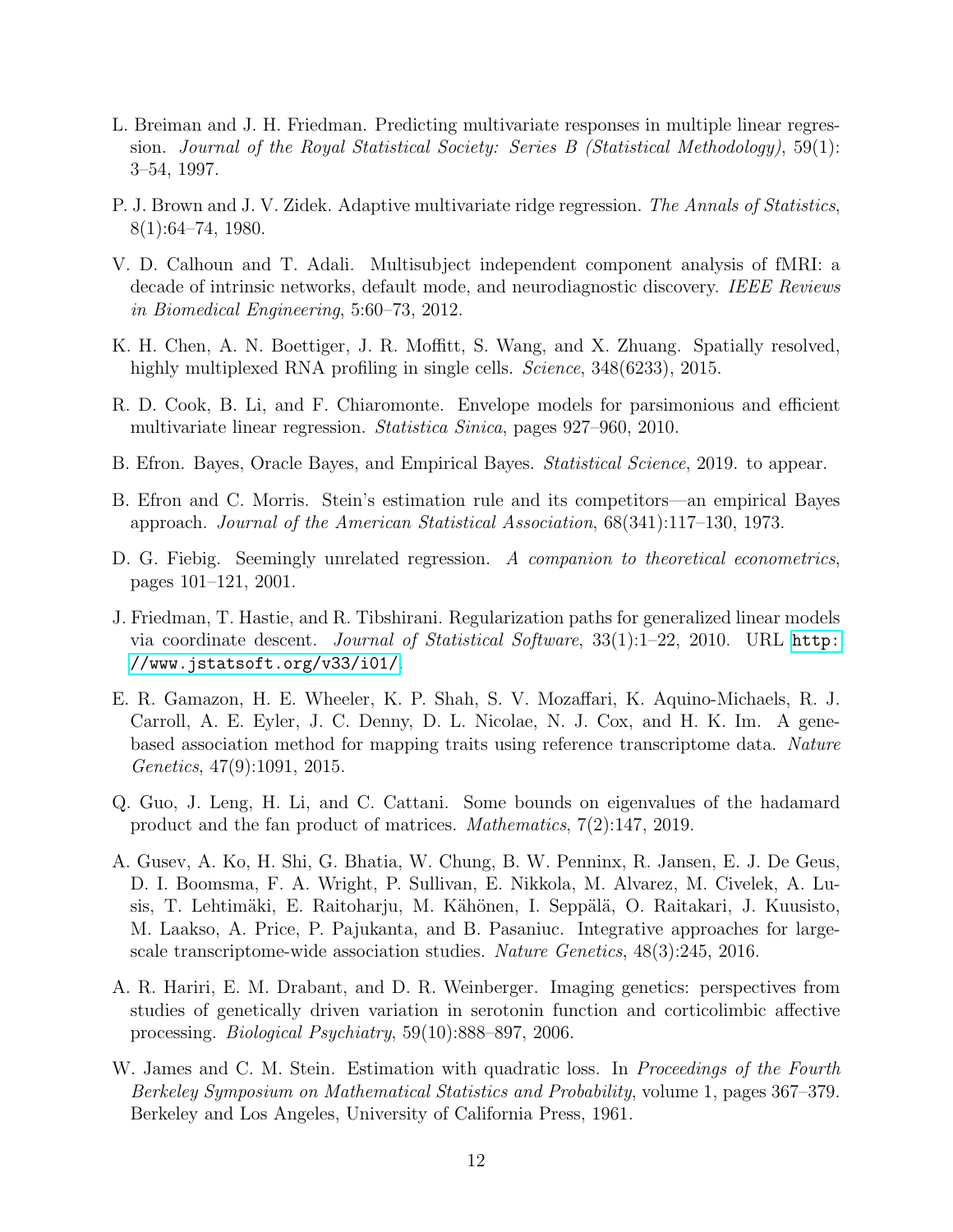- <span id="page-12-11"></span>A. Javanmard and A. Montanari. Confidence intervals and hypothesis testing for highdimensional regression. The Journal of Machine Learning Research, 15(1):2869–2909, 2014.
- <span id="page-12-1"></span>I. M. Johnstone. Gaussian estimation: Sequence and wavelet models. Unpublished manuscript, 2019.
- <span id="page-12-7"></span>A. A. Kolodziejczyk, J. K. Kim, V. Svensson, J. C. Marioni, and S. A. Teichmann. The technology and biology of single-cell RNA sequencing. Molecular Cell, 58(4):610–620, 2015.
- <span id="page-12-9"></span>W. V. Li and J. J. Li. An accurate and robust imputation method scimpute for single-cell rna-seq data. Nature communications, 9(1):1–9, 2018.
- <span id="page-12-6"></span>H. Liu, L. Wang, and T. Zhao. Calibrated multivariate regression with application to neural semantic basis discovery. Journal of Machine Learning Research, 16:1579–1606, 2015.
- <span id="page-12-0"></span>S. Makridakis, E. Spiliotis, and V. Assimakopoulos. The m4 competition: Results, findings, conclusion and way forward. International Journal of Forecasting, 34(4):802–808, 2018.
- <span id="page-12-13"></span>P. Rigollet and J.-C. Hütter. High dimensional statistics. Lecture notes for course 18S997, 2015.
- <span id="page-12-2"></span>H. Robbins. Asymptotically subminimax solutions of compound statistical decision problems. In Proceedings of the Second Berkeley Symposium on Mathematical Statistics and Probability. The Regents of the University of California, 1951.
- <span id="page-12-4"></span>H. Robbins. The empirical Bayes approach to statistical decision problems. The Annals of Mathematical Statistics, 35:1–20, 1964.
- <span id="page-12-3"></span>C. Stein. Inadmissibility of the usual estimator for the mean of a multivariate normal distribution. In Proceedings of the Third Berkeley Symposium on Mathematical Statistics and Probability, volume 1, pages 197–206. Berkeley and Los Angeles, University of California Press, 1956.
- <span id="page-12-10"></span>C. M. Stein. Estimation of the mean of a multivariate normal distribution. The Annals of Statistics, pages 1135–1151, 1981.
- <span id="page-12-5"></span>S. M. Stigler. The 1988 Neyman memorial lecture: a Galtonian perspective on shrinkage estimators. Statistical Science, 5(1):147–155, 1990.
- <span id="page-12-8"></span>I. M. Traniello, S. A. Bukhari, J. Kevill, A. C. Ahmed, A. R. Hamilton, N. L. Naeger, D. C. Schroeder, and G. E. Robinson. Meta-analysis of honey bee neurogenomic response links Deformed wing virus type A to precocious behavioral maturation. *Scientific Reports*, 10 (1):1–12, 2020.
- <span id="page-12-12"></span>S. Van de Geer, P. Bühlmann, Y. Ritov, and R. Dezeure. On asymptotically optimal confidence regions and tests for high-dimensional models. Annals of Statistics, 42(3):1166–1202, 2014.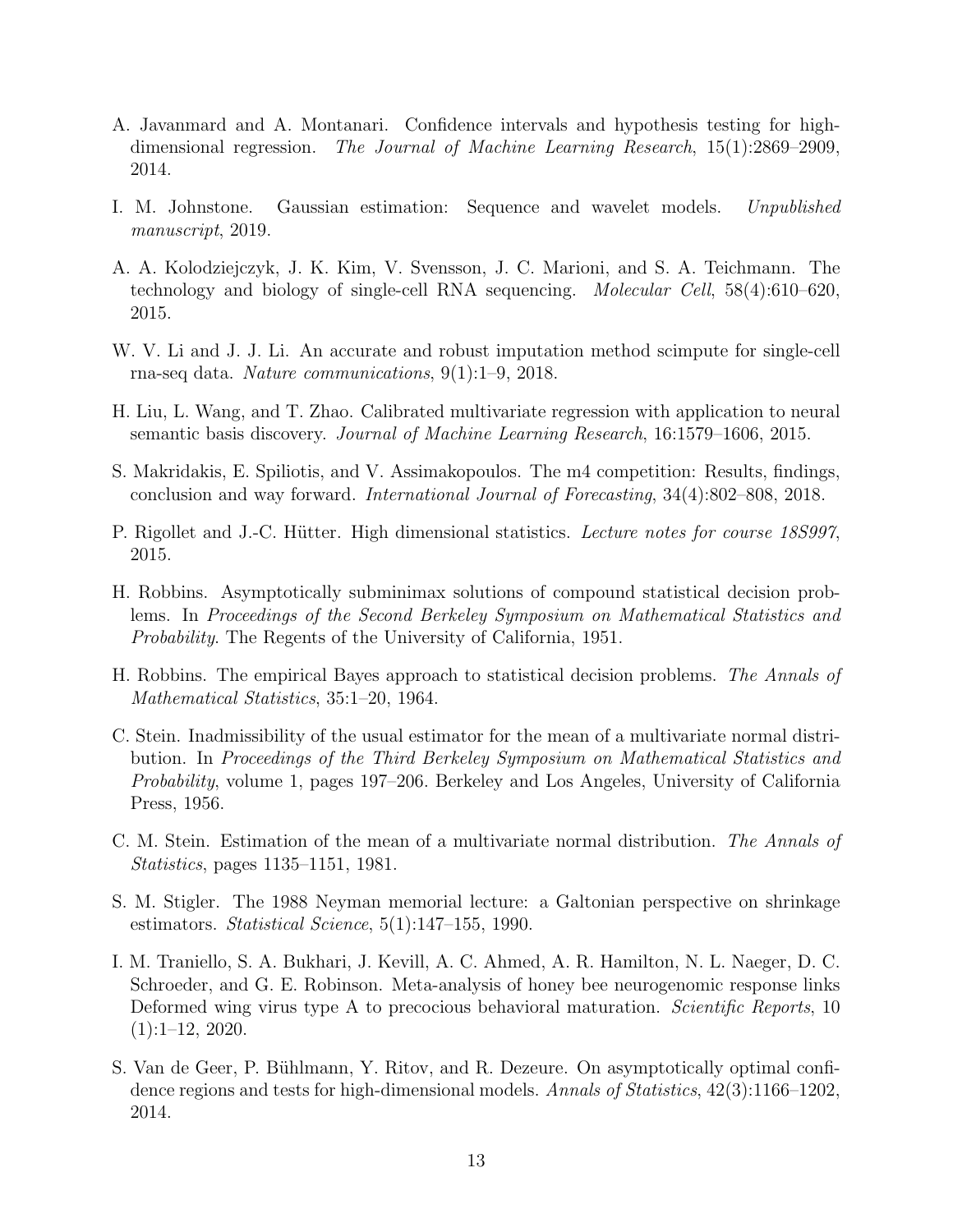- <span id="page-13-4"></span>R. Velu and G. C. Reinsel. Multivariate reduced-rank regression: theory and applications, volume 136. Springer Science & Business Media, 2013.
- <span id="page-13-5"></span>Y. Wang and S. D. Zhao. A nonparametric empirical Bayes approach to large-scale multivariate regression. Computational Statistics & Data Analysis, 156:107130, 2021.
- <span id="page-13-2"></span>H. Wold. Soft modelling by latent variables: the non-linear iterative partial least squares (nipals) approach. Journal of Applied Probability, 12(S1):117–142, 1975.
- <span id="page-13-3"></span>S. Wold, M. Sjöström, and L. Eriksson. PLS-regression: a basic tool of chemometrics. Chemometrics and intelligent laboratory systems, 58(2):109–130, 2001.
- <span id="page-13-1"></span>A. Zellner. An efficient method of estimating seemingly unrelated regressions and tests for aggregation bias. Journal of the American statistical Association, 57(298):348–368, 1962.
- <span id="page-13-6"></span>C.-H. Zhang. Compound decision theory and empirical Bayes methods. The Annals of Statistics, 31(2):379–390, 2003.
- <span id="page-13-9"></span>C.-H. Zhang and S. S. Zhang. Confidence intervals for low dimensional parameters in high dimensional linear models. Journal of the Royal Statistical Society: Series B: Statistical Methodology, pages 217–242, 2014.
- <span id="page-13-0"></span>Y. Zhang and Q. Yang. A survey on multi-task learning. *arXiv preprint arXiv:1707.08114*, 2017.
- <span id="page-13-7"></span>S. D. Zhao and W. Biscarri. A regression modeling approach to structured shrinkage estimation. Journal of the American Statistical Association, 2021. In press.
- <span id="page-13-8"></span>Q. Zhu, S. Shah, R. Dries, L. Cai, and G.-C. Yuan. Identification of spatially associated subpopulations by combining scRNAseq and sequential fluorescence in situ hybridization data. Nature Biotechnology, 36(12):1183–1190, 2018.

### A Proof of Proposition [1](#page-3-3)

$$
R(\Theta) = \frac{1}{q} \sum_{k=1}^{q} \mathbb{E} \left( X_0^{\top} B_k - X_0^{\top} \hat{B}_k + X_0^{\top} \hat{B}_k - \widetilde{X}_k^{\top} \Theta \right)^2
$$
  
\n
$$
= \frac{1}{q} \sum_{k=1}^{q} \mathbb{E} \left\{ \hat{e}_{0k}^2 + \left( X_0^{\top} \hat{B}_k - \widetilde{X}_k^{\top} \Theta \right)^2 - 2 \hat{e}_{0k} \left( X_0^{\top} \hat{B}_k - \widetilde{X}_k^{\top} \Theta \right) \right\}
$$
  
\n
$$
= \frac{1}{q} \sum_{k=1}^{q} \sigma_{0k}^2 + \frac{1}{q} \sum_{k=1}^{q} \mathbb{E} \left( X_0^{\top} \hat{B}_k - \widetilde{X}_k^{\top} \Theta \right)^2 - \frac{2}{q} \sum_{k=1}^{q} \mathbb{E} \hat{e}_{0k} \left( X_0^{\top} \hat{B}_k - \widetilde{X}_k^{\top} \Theta \right)
$$
  
\n
$$
= -\frac{1}{q} \sum_{k=1}^{q} \sigma_{0k}^2 + \frac{1}{q} \sum_{k=1}^{q} \mathbb{E} \left( X_0^{\top} \hat{B}_k - \widetilde{X}_k^{\top} \Theta \right)^2 + 2 \mathbb{E} Q^{\top} \Theta
$$

The last equation is due to  $E \epsilon_k = 0$  and  $cov(\hat{B}_k) = \sigma_k^2 (X^{\top} X)^{-1}$ .  $\hat{\sigma}_k^2 = Y_k^{\top} (I - H) Y_k / (n - p)$ is an unbiased estimator of the variance of  $e_k$ ,  $\sigma_k^2$ .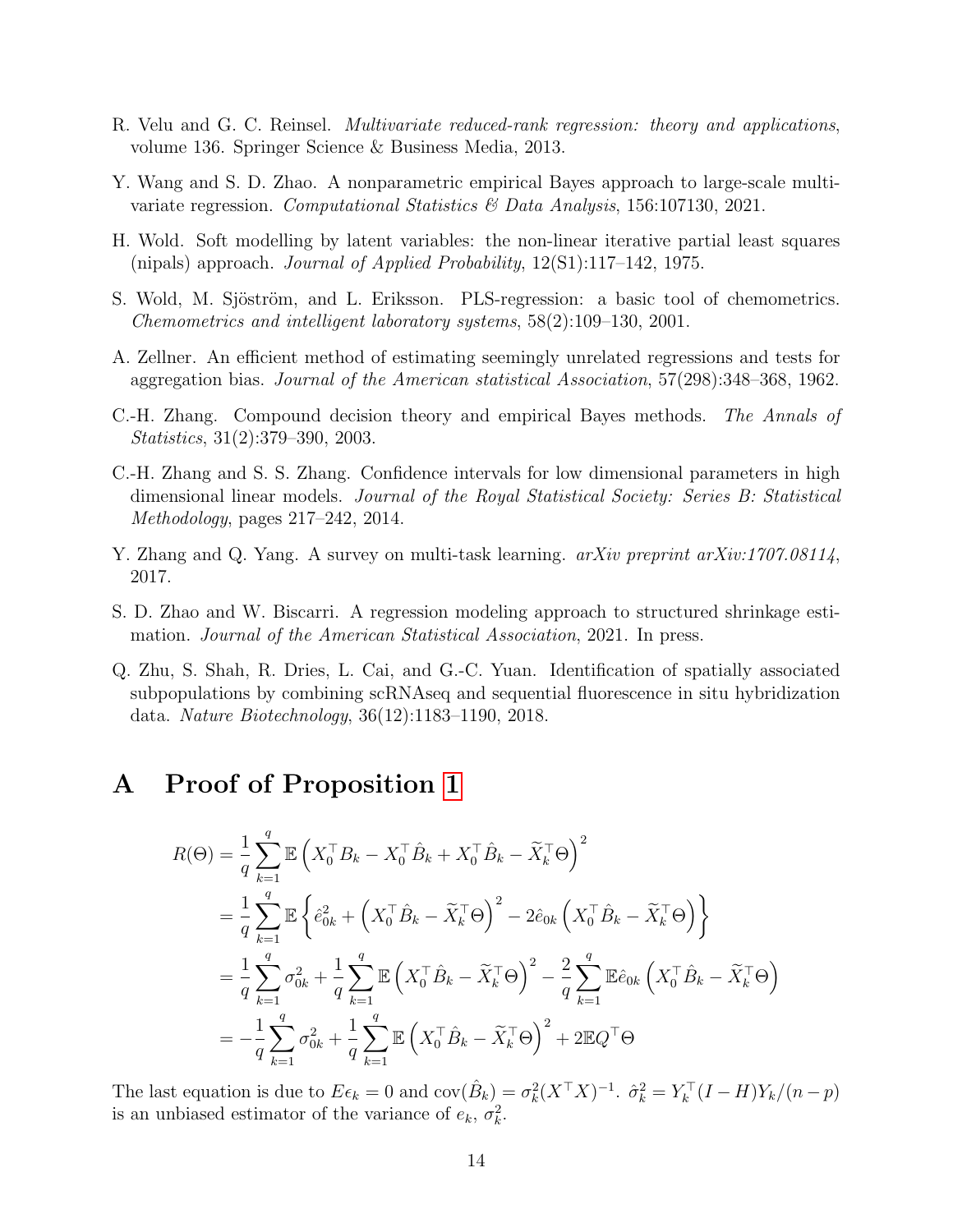### B Proof of Theorem [1](#page-4-2)

Let  $\hat{Y}_{0k} = X_0^{\top} \hat{B}_k$  be the ordinary least squares estimator of  $Y_{0k}$ ,  $\mu_{0k} = X_0^{\top} B_k$  and  $\hat{e}_{0k} =$  $\hat{Y}_{0k} - \mu_{0k}$ . Then  $\hat{\Theta}_q - \hat{\Theta}_q^* = (\tilde{X}^\top \tilde{X})^{-1} (\tilde{X}^\top \hat{e}_0 - Q)$ , where

$$
Q = \left(0, \frac{1}{q} \sum_{k=1}^{q} \sum_{l=1}^{p} X_{0l} \operatorname{cov}(\hat{B}_{1k}, \hat{B}_{lk}) X_{01}, \dots, \frac{1}{q} \sum_{k=1}^{q} \sum_{l=1}^{p} X_{0l} \operatorname{cov}(\hat{B}_{pk}, \hat{B}_{lk}) X_{0p}\right)^{\top}.
$$

If we can show that each component of  $1/q(\tilde{X}^{\top}\hat{e}_0 - Q)$  converges to zero in probability and each entry of  $(X^{\top}X/q)^{-1}$  converges to a constant in probability. Then by Slutsky's theorem,  $\hat{\Theta}_q - \hat{\Theta}_q^* = o_p(1)$ . There are two types of terms in  $(\tilde{X}^\top \hat{e}_0 - Q)/q$ :

•  $\sum_{k=1}^{q} \hat{e}_{0k}/q;$ 

• 
$$
\sum_{k=1}^{q} \hat{e}_{0k} X_{0j} \hat{B}_{jk} / q - \sum_{k=1}^{q} \sum_{l=1}^{p} X_{0l} \operatorname{cov}(\hat{B}_{lk}, \hat{B}_{jk}) X_{0j} / q
$$
 for  $j = 1, ..., p$ ;

For the first type of term, the expectation is zero. The variance of the first type of term is

$$
\frac{1}{q^2} \operatorname{var}\left(\sum_{k=1}^q \hat{e}_{0k}\right) = \frac{1}{q^2} \sum_{k,k'} \operatorname{cov}\left(\hat{e}_{0k}, \hat{e}_{0k'}\right)
$$

$$
= \frac{1}{q^2} X_0^\top \left(X^\top X\right)^{-1} X_0 \sum_{k,k'} \sigma_{k,k'}
$$

$$
\leq \frac{C_{X_0}}{q^2 n} \sum_{k,k'} |\sigma_{k,k'}|
$$

$$
\leq \frac{\lambda_1 C_{X_0}}{qn} = O\left(\frac{\lambda_1}{qn}\right),
$$

where  $\lambda_1$  is the largest eigenvalue of  $|\Sigma|$ .  $|\Sigma|$  is taking the element-wise absolute value of Σ. Let  $C_{X_0} = X_0^{\top} (X^{\top} X)^{-1} X_0$ . For independent case, this rate reduce to  $O(1/qn)$  and for perfect dependent case, this reduce to  $O(1/n)$ .

For the second type of term, the expectation is zero because

$$
\frac{1}{q} \sum_{k=1}^{q} \hat{e}_{0k} X_{0j} \hat{B}_{jk} = \frac{1}{q} X_{0j} X_{0}^{\top} (X^{\top} X)^{-1} X^{\top} EY^{\top} X (X^{\top} X)^{-1} a_{j}
$$
\n
$$
\Rightarrow \mathbb{E} \left( \frac{1}{q} \sum_{k=1}^{q} \hat{e}_{0k} X_{0j} \hat{B}_{jk} \right) = \frac{1}{q} X_{0j} X_{0}^{\top} (X^{\top} X)^{-1} a_{j} \sum_{k=1}^{q} \sigma_{k}^{2},
$$
\n
$$
\frac{1}{q} \sum_{k=1}^{q} \sum_{l=1}^{p} X_{0l} \operatorname{cov}(\hat{B}_{jk}, \hat{B}_{lk}) X_{0j} = \frac{1}{q} X_{0j} X_{0}^{\top} (X^{\top} X)^{-1} a_{j} \sum_{k=1}^{q} \hat{\sigma}_{k}^{2}
$$
\n
$$
\Rightarrow \mathbb{E} \left( \frac{1}{q} \sum_{k=1}^{q} \hat{e}_{0k} X_{0j} \hat{B}_{jk} - \frac{1}{q} \sum_{k=1}^{q} \sum_{l=1}^{p} X_{0l} \operatorname{cov}(\hat{B}_{jk}, \hat{B}_{lk}) X_{0j} \right) = 0.
$$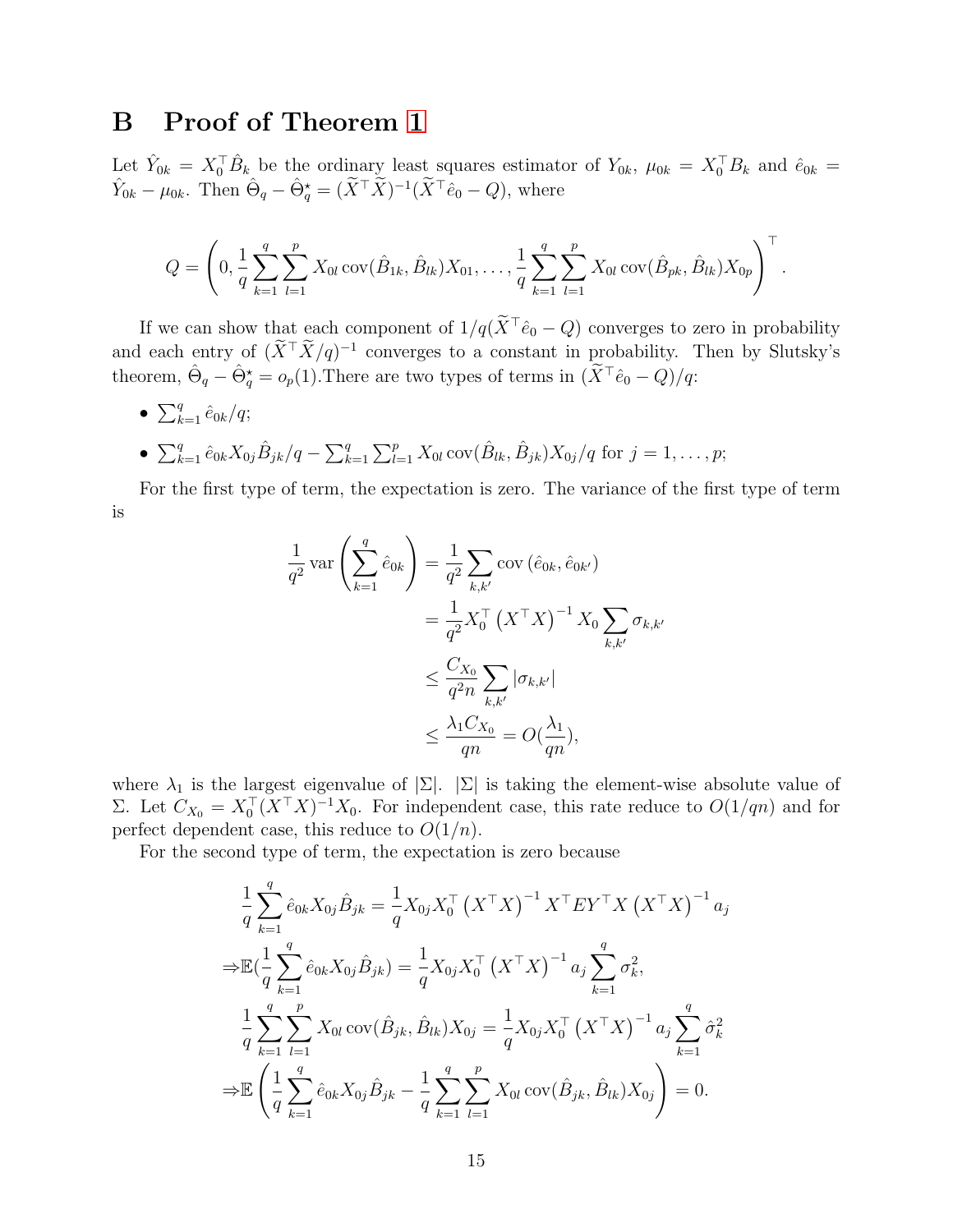By normality assumptions the covariance terms can be simplified as

$$
\begin{split} \text{cov}\left(\hat{e}_{0k}\hat{B}_{jk},\hat{e}_{0k'}\hat{B}_{jk'}\right) =& B_{jk}B_{jk'}\text{cov}\left(\hat{e}_{0k},\hat{e}_{0k'}\right) + \\ & \text{cov}\left(\hat{e}_{0k},\hat{e}_{0k'}\right)\text{cov}\left(\hat{B}_{jk},\hat{B}_{jk'}\right) + \\ & \text{cov}\left(\hat{e}_{0k},\hat{B}_{jk'}\right)\text{cov}\left(\hat{e}_{0k'},\hat{B}_{jk}\right) \\ =& \sigma_{k,k'}B_{jk}B_{jk'}C_{X_0} + \sigma_{k,k'}^2\left(C_{a_j}C_{X_0} + C_{X_0,a_j}^2\right), \end{split}
$$

where  $C_{X_0} = X_0^{\top} (X^{\top} X)^{-1} X_0$ ,  $C_{a_j} = a_j^{\top} (X^{\top} X)^{-1} a_j$  and  $C_{X_0, a_j} = a_j^{\top} (X^{\top} X)^{-1} X_0$ . The variance of the first part of the second type of term is

$$
\begin{split} \text{var}(\frac{1}{q}\sum_{k=1}^{q}X_{0j}\hat{e}_{0k}\hat{B}_{jk}) &= \frac{X_{0j}^{2}}{q^{2}}\sum_{k,k'}\text{cov}\left(\hat{e}_{0k}\hat{B}_{jk},\hat{e}_{0k'}\hat{B}_{jk'}\right) \\ &= \frac{X_{0j}^{2}}{q^{2}}\sum_{k,k'}\left\{\sigma_{k,k'}B_{jk}B_{jk'}C_{X_{0}} + \sigma_{k,k'}^{2}\left(C_{a_{j}}C_{X_{0}} + C_{X_{0},a_{j}}^{2}\right)\right\} \\ &\leq \frac{X_{0j}^{2}C_{B}^{2}C_{X_{0}}}{q^{2}}\sum_{k,k'}|\sigma_{k,k'}| + \frac{X_{0j}^{2}\left(C_{X_{0}}C_{a_{j}} + C_{X_{0},a_{j}}^{2}\right)}{q^{2}}\sum_{k,k'}\sigma_{k,k'}^{2} \\ &= O(\frac{\lambda_{1}}{qn}) \end{split}
$$

The last line is an application of Theorem 2 in [Guo et al.](#page-11-13) [\(2019\)](#page-11-13). Covariance of the unbiased estimated error variance is

$$
\begin{aligned} \text{cov}\left(\hat{\sigma}_{k}^{2},\hat{\sigma}_{k'}^{2}\right) &= \text{cov}\left(\frac{\sum_{i=1}^{n}W_{ki}^{2}}{n-p},\frac{\sum_{i=1}^{n}W_{k'i}^{2}}{n-p}\right) \\ &= \frac{1}{(n-p)^{2}}\sum_{i,i'}^{n}\left(I-H\right)_{i,i'}^{2}\sigma_{k,k'}^{2}, \end{aligned}
$$

where  $W_k = (I - H)Y_k$ , I is identity matrix and  $H = X(X^{\top}X)^{-1}X^{\top}$ . Variance of the second part of the second type of terms goes to zero because

$$
\operatorname{var}\left(\frac{1}{q}\sum_{k=1}^{q}\sum_{l=1}^{p}X_{0l}\operatorname{cov}(\hat{B}_{jk},\hat{B}_{lk})X_{0j}\right) = \frac{X_{0j}^{2}}{(n-p)^{2}q^{2}}\sum_{k,k'}^{q}\sum_{i,i'}^{n}(I-H)_{i,i'}^{2}C_{X_{0},a_{j}}\sigma_{k,k'}^{2}
$$

$$
= O\left(\frac{\lambda_{1}}{qn^{2}}\right).
$$

The covariance of the two parts of the second type of term also converges to zero with the same rate by Cauchy-Schwartz inequality. Thus terms in  $(\tilde{X}^{\top}\hat{e}_0 - Q)/q$  converges in probability to zero with rate of  $O(\lambda_1/qn)$  by Chebyshev's inequality. There are three types of terms in  $\widetilde{X}^{\top} \widetilde{X}/q$ :

•  $\sum_{k=1}^{q} 1/q;$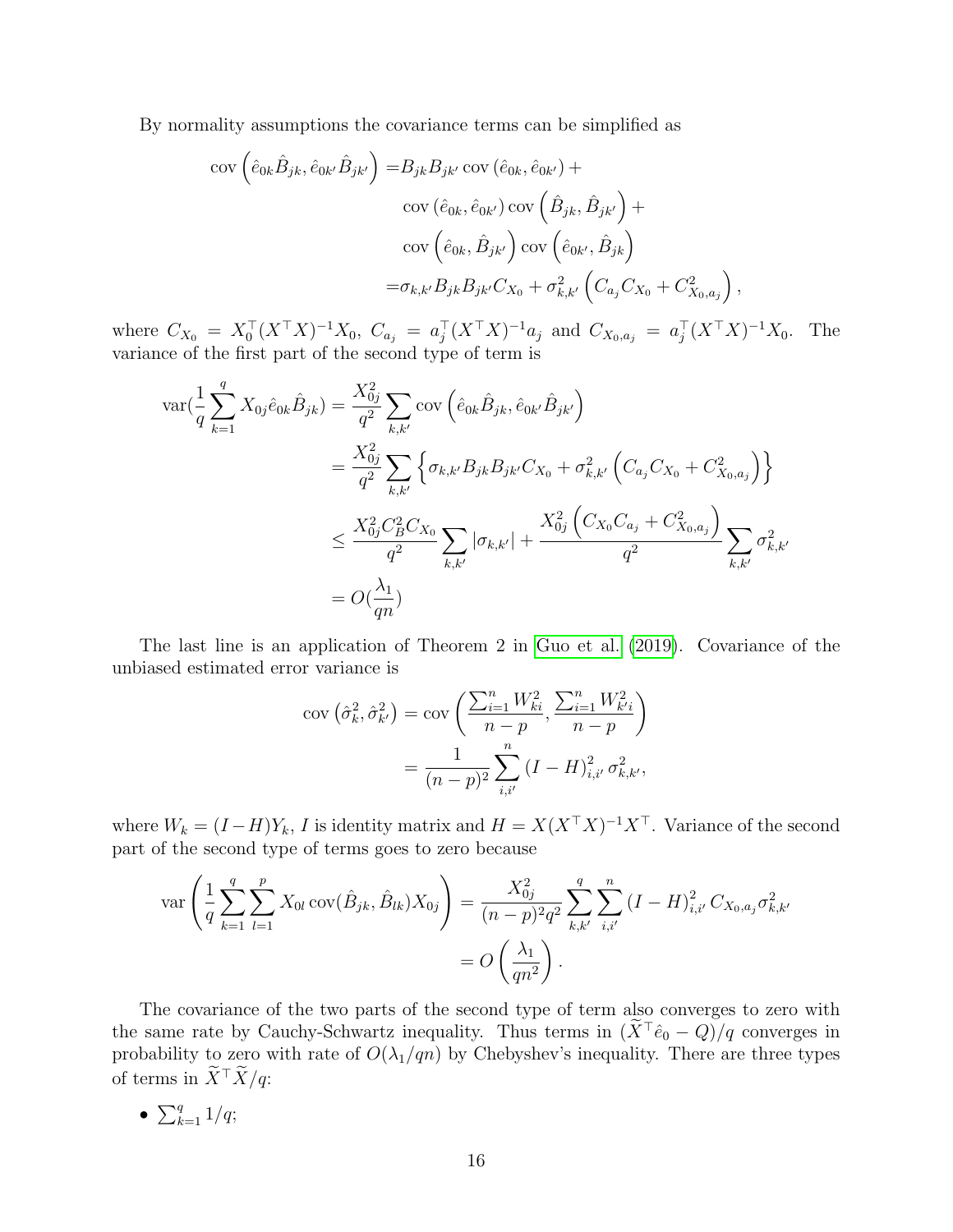- $\sum_{k=1}^{q} X_{0j} \hat{B}_{jk}/q;$
- $\sum_{k=1}^{q} X_{0j} \hat{B}_{jk} X_{0j'} \hat{B}_{j'k} / q;$

Because  $\mathbb{E}(\widetilde{X}^\top \widetilde{X}/q)$  converges by assumption, the expected value of each type of term converges to a constant. We need to show that variance of each type of term goes to zero. The first type of term is constant with zero variance. For the second type of term

$$
\operatorname{var}\left(\frac{1}{q}\sum_{k=1}^{q}X_{0j}\hat{B}_{jk}\right) \leq \frac{X_{0j}^2}{q^2}\sum_{k,k'}\operatorname{cov}\left(\hat{B}_{jk},\hat{B}_{jk'}\right)
$$

$$
\leq \frac{X_{0j}^2C_{a_j}}{q^2}\sum_{k,k'}|\sigma_{k,k'}|
$$

$$
= O\left(\frac{\lambda_1}{nq}\right).
$$

For the variance of last type of term, by normality

$$
\begin{split}\n\text{cov}\left(\hat{B}_{jk}\hat{B}_{j'k},\hat{B}_{jk'}\hat{B}_{j'k'}\right) &= &B_{jk}B_{jk'}\text{cov}\left(\hat{B}_{j'k},\hat{B}_{j'k'}\right) + B_{jk}B_{j'k'}\text{cov}\left(\hat{B}_{j'k},\hat{B}_{jk'}\right) + \\
&B_{j'k}B_{jk'}\text{cov}\left(\hat{B}_{jk},\hat{B}_{j'k'}\right) + B_{j'k}B_{j'k'}\text{cov}\left(\hat{B}_{jk},\hat{B}_{jk'}\right) + \\
&\text{cov}\left(\hat{B}_{jk},\hat{B}_{jk'}\right)\text{cov}\left(\hat{B}_{j'k},\hat{B}_{j'k'}\right) + \\
&\text{cov}\left(\hat{B}_{jk},\hat{B}_{j'k'}\right)\text{cov}\left(\hat{B}_{j'k},\hat{B}_{jk'}\right) \\
&= &\sigma_{kk'}\left(B_{jk}B_{jk'}C_{a_{j'}} + B_{jk}B_{j'k'}C_{a_{j},a_{j'}} + \\
&B_{j'k}B_{jk'}C_{a_{j},a_{j'}} + B_{j'k}B_{j'k'}C_{a_{j}}\right) + \\
&\sigma_{k,k'}^2\left(C_{a_j}C_{a_{j'}} + C_{a_j,a_{j'}}^2\right).\n\end{split}
$$

Thus the variance of the third type of term goes to zero as  $\lambda_1/qn$  goes to zero because

$$
\begin{split} \text{var}\left(\frac{1}{q}\sum_{k=1}^{q}X_{0j}X_{0j'}\hat{B}_{jk}\hat{B}_{j'k}\right) &= \frac{X_{0j}X_{0j'}}{q^2}\sum_{k,k'}\text{cov}\left(\hat{B}_{jk}\hat{B}_{j'k},\hat{B}_{jk'}\hat{B}_{j'k'}\right) \\ &\leq \frac{X_{0j}X_{0j'}C_B^2}{q^2}\left(C_{a_{j'}}+C_{a_j}+2C_{a_j,a_{j'}}\sum_{k,k'}\right)\sum_{k,k'}|\sigma_{k,k'}|+ \\ &\frac{X_{0j}X_{0j'}}{q^2}\left(C_{a_j}C_{a_{j'}}+C_{a_j,a_{j'}}^2\right)\sum_{k,k'}\sigma_{k,k'}^2 \\ &=O\left(\frac{\lambda_1}{qn^2}\right). \end{split}
$$

Then by Chebyshev's inequality,  $\widetilde{X}^{\top} \widetilde{X}/q - E(\widetilde{X}^{\top} \widetilde{X}/q) = o_p(\lambda_1/nq)$ . Since  $E(\widetilde{X}^{\top} \widetilde{X}/q)$ converges to a positive-definite matrix by assumption, by the continuous mapping theorem  $(\tilde{X}^{\top} \tilde{X}/q)^{-1}$  converges to the inverse of  $E(\tilde{X}^{\top} \tilde{X}/q)$  in probability.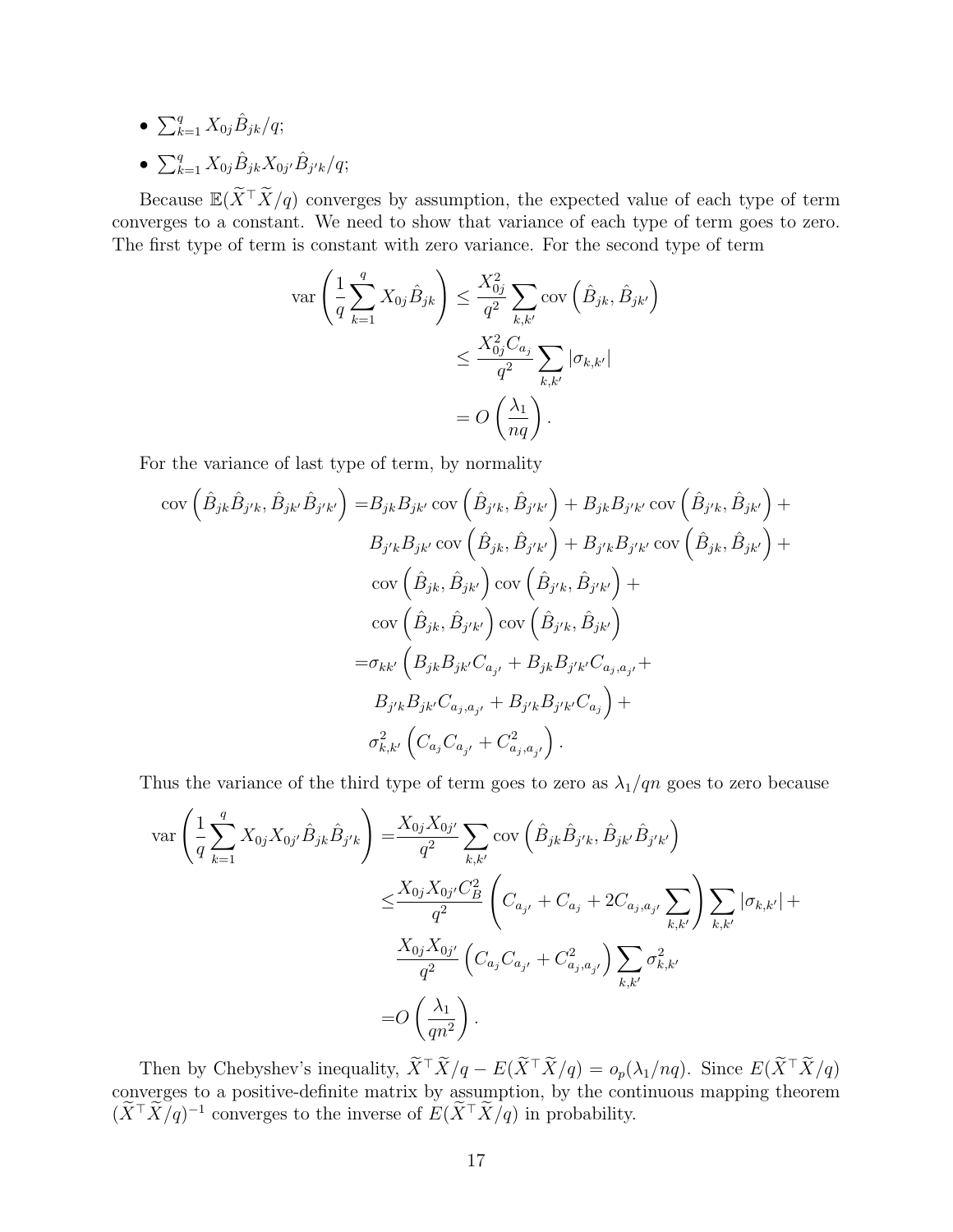# C Proof of Theorem [2](#page-5-0)

This proof is similar to the proof of Theorem 3.4 in Rigollet and Hütter [\(2015\)](#page-12-13). The result is clearly true if  $\hat{\Theta}_q = \hat{\Theta}_q^*$ . When  $\hat{\Theta}_q \neq \hat{\Theta}_q^*$ , since  $\hat{R}_q(\hat{\Theta}_q) \leq \hat{R}_q(\Theta)$  for any  $\Theta$ . Let  $\hat{Y}_{0k} = X_0^{\top} \hat{B}_k$ be the ordinary least squares estimator of  $Y_{0k}$ ,  $\mu_{0k} = X_0^\top B_k$  and  $\hat{e}_{0k} = \hat{Y}_{0k} - \mu_{0k}$ . Let  $\hat{e}_0 = (\hat{e}_{01}, \hat{e}_{02}, \dots, \hat{e}_{0q})^\top$  for  $k = 1, 2, \dots, q$ . Then

$$
\hat{R}_q(\Theta) = -\frac{1}{q} \sum_{k=1}^q \hat{\sigma}_{0k}^2 + \frac{2}{q} Q^{\top} \Theta + \frac{1}{q} \sum_{k=1}^q \hat{e}_{0k}^2 + \frac{2}{q} \sum_{k=1}^q \hat{e}_{0k} (\mu_{0k} - \tilde{X}_k^{\top} \Theta) + \ell_q(\Theta),
$$

it follows that

$$
0\leq \ell_q(\hat{\Theta}_q)-\ell_q(\hat{\Theta}_q^{\star})\leq \frac{2}{q}Q^{\top}(\hat{\Theta}_q^{\star}-\hat{\Theta}_q)+\frac{2}{q}\sum_{k=1}^q\hat{e}_{0k}\tilde{X}_k^{\top}(\hat{\Theta}_q-\hat{\Theta}_q^{\star}).
$$

Since  $\widetilde{X}(\hat{\Theta}_q - \hat{\Theta}_q^{\star}) \neq 0$ ,

$$
0 \leq \ell_q(\hat{\Theta}_q) - \ell_q(\hat{\Theta}_q^{\star}) \leq \frac{2}{q} Q^{\top}(\hat{\Theta}_q^{\star} - \hat{\Theta}_q) + \frac{2}{q} \hat{e}_0^{\top} \frac{\widetilde{X}(\hat{\Theta}_q - \hat{\Theta}_q^{\star})}{\|\widetilde{X}(\hat{\Theta}_q - \hat{\Theta}_q^{\star})\|_2} \|\widetilde{X}(\hat{\Theta}_q - \hat{\Theta}_q^{\star})\|_2.
$$

Young's inequality implies that

$$
\frac{2}{q} \hat{e}_0^\top \frac{\widetilde{X}(\hat{\Theta}_q - \hat{\Theta}_q^\star)}{\|\widetilde{X}(\hat{\Theta}_q - \hat{\Theta}_q^\star)\|_2} \|\widetilde{X}(\hat{\Theta}_q - \hat{\Theta}_q^\star)\|_2 \leq \frac{2}{q} \left\{ \hat{e}_0^\top \frac{\widetilde{X}(\hat{\Theta}_q - \hat{\Theta}_q^\star)}{\|\widetilde{X}(\hat{\Theta}_q - \hat{\Theta}_q^\star)\|_2} \right\}^2 + \frac{1}{2q} \|\widetilde{X}(\hat{\Theta}_q - \hat{\Theta}_q^\star)\|_2.
$$

Furthermore,

$$
\ell_q(\hat{\Theta}_q) = \frac{1}{q} ||\mu_0 - \tilde{X}\hat{\Theta}_q^{\star} + \tilde{X}\hat{\Theta}_q^{\star} - \tilde{X}\hat{\Theta}_q||_2^2
$$
  
\n
$$
= \ell_q(\hat{\Theta}_q^{\star}) + \frac{2}{q}(\mu_0 - \tilde{X}\hat{\Theta}_q^{\star})^{\top}\tilde{X}(\hat{\Theta}_q^{\star} - \hat{\Theta}_q) + \frac{1}{q} ||\tilde{X}(\hat{\Theta}_q^{\star} - \hat{\Theta}_q)||_2^2
$$
  
\n
$$
= \ell_q(\hat{\Theta}_q^{\star}) + \frac{2}{q}\mu_0^{\top}\left\{I - \tilde{X}(\tilde{X}^{\top}\tilde{X})^{-1}\tilde{X}^{\top}\right\}\tilde{X}(\hat{\Theta}_q^{\star} - \hat{\Theta}_q) + \frac{1}{q} ||\tilde{X}(\hat{\Theta}_q^{\star} - \hat{\Theta}_q)||_2^2
$$
  
\n
$$
= \ell_q(\hat{\Theta}_q^{\star}) + \frac{1}{q} ||\tilde{X}(\hat{\Theta}_q^{\star} - \hat{\Theta}_q)||_2^2.
$$

Therefore

<span id="page-17-0"></span>
$$
0 \le \ell_q(\hat{\Theta}_q) - \ell_q(\hat{\Theta}_q^{\star}) \le \frac{4}{q} Q^{\top}(\hat{\Theta}_q^{\star} - \hat{\Theta}_q) + \frac{4}{q} \left\{ \hat{e}_0^{\top} \frac{\widetilde{X}(\hat{\Theta}_q - \hat{\Theta}_q^{\star})}{\|\widetilde{X}(\hat{\Theta}_q - \hat{\Theta}_q^{\star})\|_2} \right\}^2.
$$
 (13)

We showed in Theorem [1](#page-4-2) that  $\text{var}(Q/q) = O(\lambda_1/qn)$ .  $Q/q - \mathbb{E}(Q/q)$  converges to zero in probability as  $\lambda_1/qn$  goes to zero by assumption that  $\mathbb{E}(Q/q)$  converges to a constant and Chebyshev's inequality. Since  $\hat{\Theta}_q - \hat{\Theta}_q^*$  converges to zero in probability as  $\lambda_1/qn$  goes to zero by Theorem [1,](#page-4-2) the first term in [\(13\)](#page-17-0) converges to zero in probability as  $\lambda_1/qn$  goes to zero.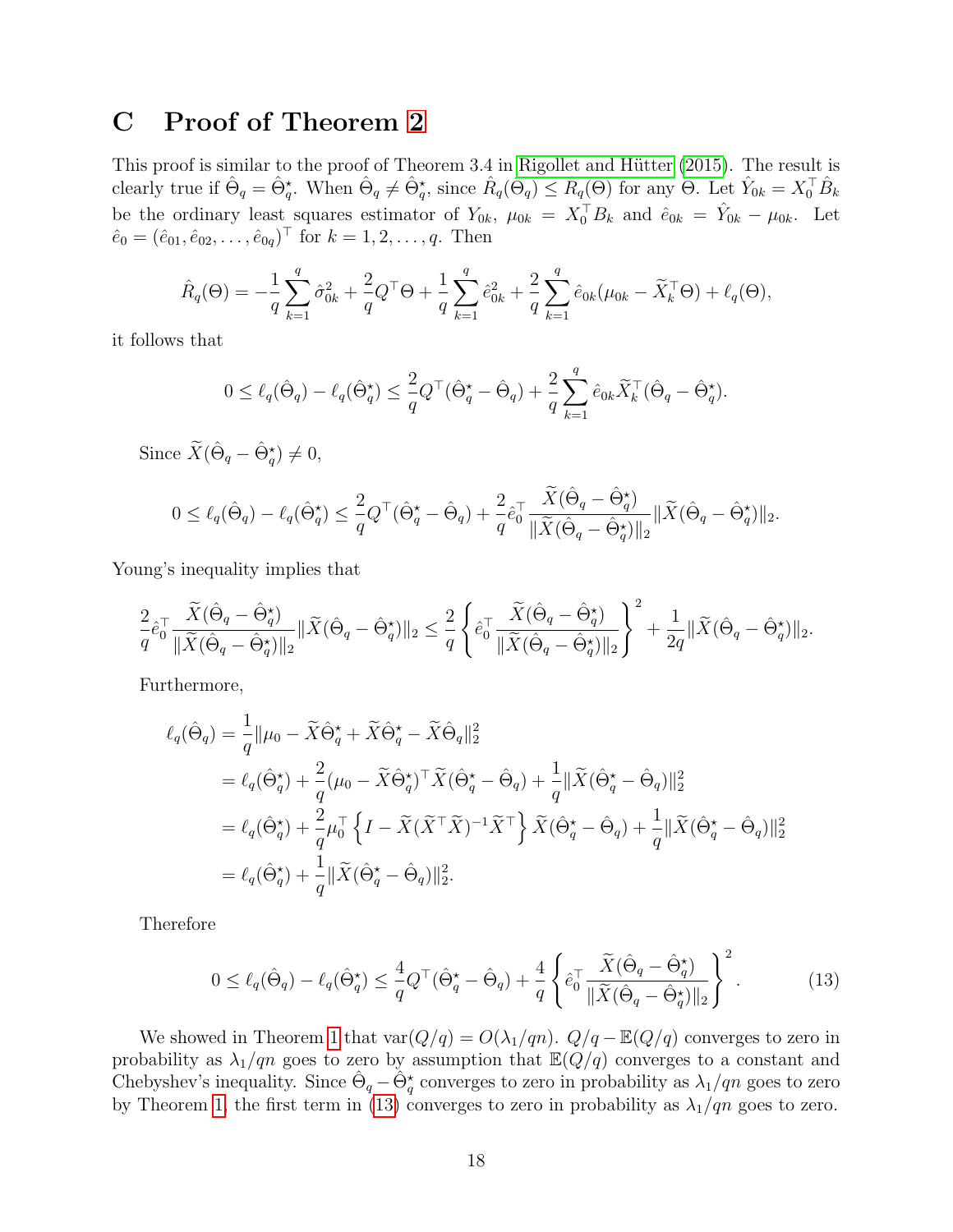To show that the second term in [\(13\)](#page-17-0) is  $o_p(1)$ , let  $\Phi$  be a q by  $(p+1)$  matrix whose columns constitute an orthonormal basis of the column space of  $\widetilde{X}$ , as in the proof of Theorem 2.2 of Rigollet and Hütter [\(2015\)](#page-12-13). Then there exists a  $\nu \in \mathbb{R}^{p+1}$  such that  $\Phi \nu = \tilde{X}(\hat{\Theta}_q - \hat{\Theta}_q^*)$ . Therefore

$$
\frac{1}{q} \left\{ \hat{e}_{0}^{\top} \frac{\widetilde{X}(\hat{\Theta}_{q} - \hat{\Theta}_{q}^{\star})}{\|\widetilde{X}(\hat{\Theta}_{q} - \hat{\Theta}_{q}^{\star})\|_{2}} \right\}^{2} = \frac{1}{q} \left( \hat{e}_{0}^{\top} \frac{\Phi \nu}{\|\Phi \nu\|_{2}} \right)^{2} = \frac{1}{q} \left( \hat{e}_{0}^{\top} \Phi \frac{\nu}{\|\Phi \nu\|_{2}} \right)^{2} \leq \left( \frac{1}{q^{1/2}} \sup_{u \in \mathcal{B}_{1}} |\hat{e}_{0}^{\top} \Phi u| \right)^{2},
$$

where  $\mathcal{B}_r$  is the closed ball in  $\mathbb{R}^{p+1}$  of radius r about the origin. Using the arguments in the proof of Theorem 1.19 of Rigollet and Hütter [\(2015\)](#page-12-13),

$$
P\left(\sup_{u\in\mathcal{B}_1}|\hat{e}_0^\top\Phi u|\geq q^{1/2}t^{1/2}\right)\leq P\left(2\sup_{u\in\mathcal{N}}|\hat{e}_0^\top\Phi u|\geq q^{1/2}t^{1/2}\right),
$$

for any  $t > 0$ , where N is an 1/2-net of  $\mathcal{B}_1$ . by Markov's inequality

$$
P\left(|\hat{\boldsymbol{e}}_0^\top \Phi \boldsymbol{u}| \geq q^{1/2} t^{1/2}/2\right) \leq \frac{4 \mathbb{E}\{(\hat{\boldsymbol{e}}_0^\top \Phi \boldsymbol{u})^2\}}{qt}
$$

.

.

Let  $c_j$  be the jth coordinate of  $\Phi u$  and  $c = (c_1, \ldots, c_q)^\top$ .  $c^\top c = 1$  because  $\|\Phi u\| = 1$ . Then

$$
\frac{1}{q}\mathbb{E}\{(\hat{e}_0^\top \Phi u)^2\} = \frac{1}{q}\mathbb{E}\left\{\sum_{ij}^q \hat{e}_{0i}c_i\hat{e}_{0j}c_j\right\}
$$

$$
= \frac{C_{X_0}}{q}c^\top \Sigma c
$$

$$
\leq \frac{C_{X_0}\lambda_1(c^\top c)}{q} = O\left(\frac{\lambda_1}{qn}\right)
$$

Since the 1/2-net N has cardinality at most  $6^{p+1}$  by Lemma 1.18 of Rigollet and Hütter  $(2015),$  $(2015),$ 

$$
P\left(\sup_{u\in\mathcal{B}_1}|\hat{e}_0^\top\Phi u|\geq q^{1/2}t^{1/2}\right)\leq \frac{6^{p+1}4\mathbb{E}\{(\hat{e}_0^\top\Phi u)^2\}}{qt}\to 0,
$$

as  $\lambda_1/qn$  goes to zero. Therefore

$$
P\left[\frac{1}{q}\left\{\hat{e}_{0}^{\top}\frac{\widetilde{X}(\hat{\Theta}_{q}-\hat{\Theta}_{q}^{\star})}{\|\widetilde{X}(\hat{\Theta}_{q}-\hat{\Theta}_{q}^{\star})\|_{2}}\right\}^{2}>t\right]\to 0.
$$

For every  $t > 0$ , which implies that  $\ell_q(\hat{\Theta}_q) - \ell_q(\hat{\Theta}_q^*) \stackrel{P}{\to} 0$  as  $\lambda_1/qn$  goes to zero.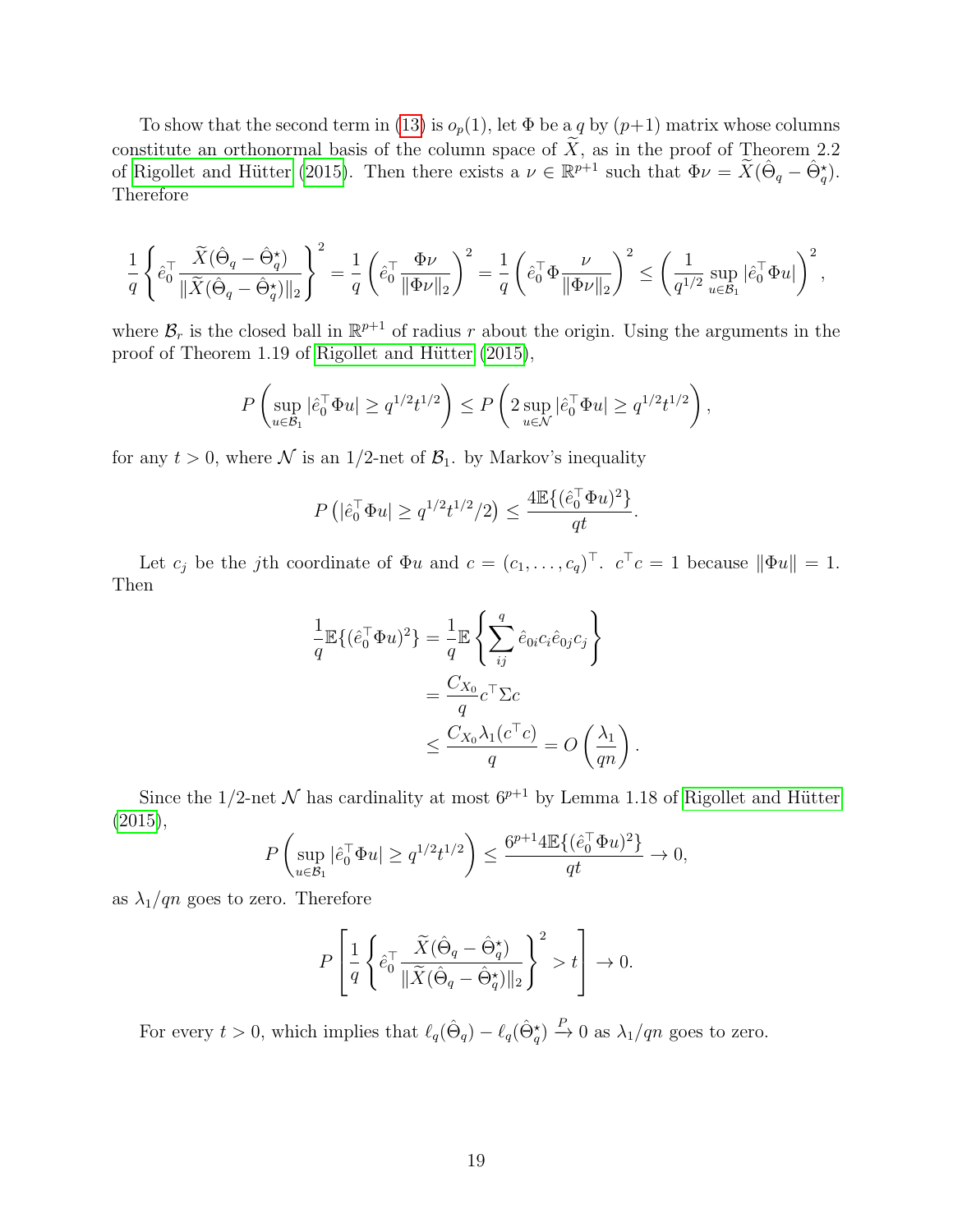### D Proof of Theorem [3](#page-5-1)

Let  $\hat{Y}_{0k} = X_0^{\top} \hat{B}_k$  and  $\mu_{0k} = X_0^{\top} B_k$ . Then  $\hat{Y}_{0k}$  follows normal distribution with mean  $\mu_{0k}$  and variance  $\sigma_{0k}^2$ . Let  $\hat{\sigma}_{0k}^2$  be the ordinary least squares estimator of  $\sigma_{0k}^2$ . Let  $\hat{e}_{0k} = \hat{Y}_{0k} - \mu_{0k}$ . Since

$$
\frac{1}{q}\sum_{k=1}^{q}(\hat{Y}_{0k} - \Theta^{\top}\widetilde{X}_k)^2 = \frac{1}{q}\sum_{k=1}^{q} \left\{\hat{e}_{0k}^2 + 2\hat{e}_{0k}(\mu_{0k} - \Theta^{\top}\widetilde{X}_k) + (\mu_{0k} - \Theta^{\top}\widetilde{X}_k)^2\right\}.
$$

It follows that

$$
\sup_{\Theta \in \mathcal{M}_q} |\hat{R}_q(\Theta) - \ell_q(\Theta)| = \sup_{\Theta \in \mathcal{M}_q} \left| -\frac{1}{q} \sum_{k=1}^q \hat{\sigma}_{0k}^2 + \frac{2}{q} Q^\top \Theta + \frac{1}{q} \sum_{k=1}^q (\hat{e}_{0k}^2 + 2\hat{e}_{0k} \mu_{0k} - 2\hat{e}_{0k} \widetilde{X}_k^\top \Theta) \right|
$$
  

$$
\leq \left| \frac{1}{q} \sum_{k=1}^q \hat{\sigma}_{0k}^2 - \frac{1}{q} \sum_{k=1}^q \hat{e}_{0k}^2 \right| + \left| \frac{2}{q} \sum_{k=1}^q \hat{e}_{0k} \mu_{0k} \right| + 2 \sup_{\Theta \in \mathcal{M}_q} \left| \frac{1}{q} (Q - \sum_{k=1}^q \hat{e}_{0k} \widetilde{X}_k)^\top \Theta \right|,
$$
(14)

where  $Q$  is defined in [\(7\)](#page-3-4). The next step is to show terms in [\(14\)](#page-19-0) converge to zero in expectation. For the first term in [\(14\)](#page-19-0),

<span id="page-19-0"></span>
$$
\left(E\left|\frac{1}{q}\sum_{k=1}^{q}\hat{\sigma}_{0k}^{2}-\frac{1}{q}\sum_{k=k}^{q}e_{0k}^{2}\right|\right)^{2} \leq E\left[\left\{\frac{1}{q}\sum_{k=1}^{q}(\hat{\sigma}_{0k}^{2}-e_{0k}^{2})\right\}^{2}\right]
$$
\n
$$
=\frac{1}{q^{2}}\sum_{k,k'}^{q}\text{cov}(\hat{\sigma}_{0k}^{2}-e_{0k}^{2},\hat{\sigma}_{0k'}^{2}-e_{0k'}^{2})
$$
\n
$$
\leq\frac{1}{q^{2}}\sum_{k\neq l}^{q}|\text{cov}(\hat{\sigma}_{0k}^{2},\hat{\sigma}_{0l}^{2})|+\frac{1}{q^{2}}\sum_{k\neq l}^{q}|\text{cov}(e_{0k}^{2},e_{0l}^{2})|
$$
\n
$$
+\frac{2}{q^{2}}\sum_{k\neq l}^{q}|\text{cov}(\hat{\sigma}_{0k}^{2},e_{0l}^{2})|.
$$
\n(15)

Let  $C_{X_0} = X_0^{\top} (X^{\top} X)^{-1} X_0$ ,  $H = X(X^{\top} X)^{-1} X^{\top}$  and  $Z_k = (I - H) Y_k$ . Then  $\hat{\sigma}_{0k}^2 =$  $C_{X_0} \frac{\sum_{i=1}^n Z_{ki}^2}{n-p}$ . Let  $C_H$  be the largest element in  $(I-H)$ . The first part in [\(15\)](#page-19-1) is bounded by

<span id="page-19-1"></span>
$$
\frac{1}{q^2} \sum_{k,k'}^{q} |\operatorname{cov}(C_{X_0} \frac{\sum_{i=1}^n Z_{ki}^2}{n-p}, C_{X_0} \frac{\sum_{i=1}^n Z_{k'i}^2}{n-p})| \leq \frac{C_{X_0}^2}{(n-p)^2 q^2} \sum_{k,k'}^{q} \sum_{i,i'}^{n} |\operatorname{cov}(Z_{ki}^2, Z_{k'i'}^2)|
$$

$$
= \frac{2C_{X_0}^2}{(n-p)^2 q^2} \sum_{k,k'}^{q} \sum_{i,i'}^{n} (I - H)_{ii'}^2 \sigma_{k,k'}^2
$$

$$
\leq \frac{2C_{X_0}^2 C_H^2}{q_2} \sum_{k,k'}^{q} \sigma_{k,k'}^2 = O\left(\frac{\lambda_1}{qn^2}\right).
$$

For two mean zero normal random variable  $\hat{e}_{0k}$  and  $\hat{e}_{0k'}$ ,  $cov(\hat{e}_{0k}, \hat{e}_{0k'}) = 2 cov(\hat{e}_{0k}, \hat{e}_{0k'})^2$ . Thus the second term in [\(15\)](#page-19-1) is bounded by  $\frac{2C_{X_0}^2}{a^2}$  $\frac{\partial^2 \tilde{X}_0}{\partial q^2} \sum_{kk'}^q \sigma_{kk'}^2 = O(\lambda_1/qn^2)$ . Let  $K_H =$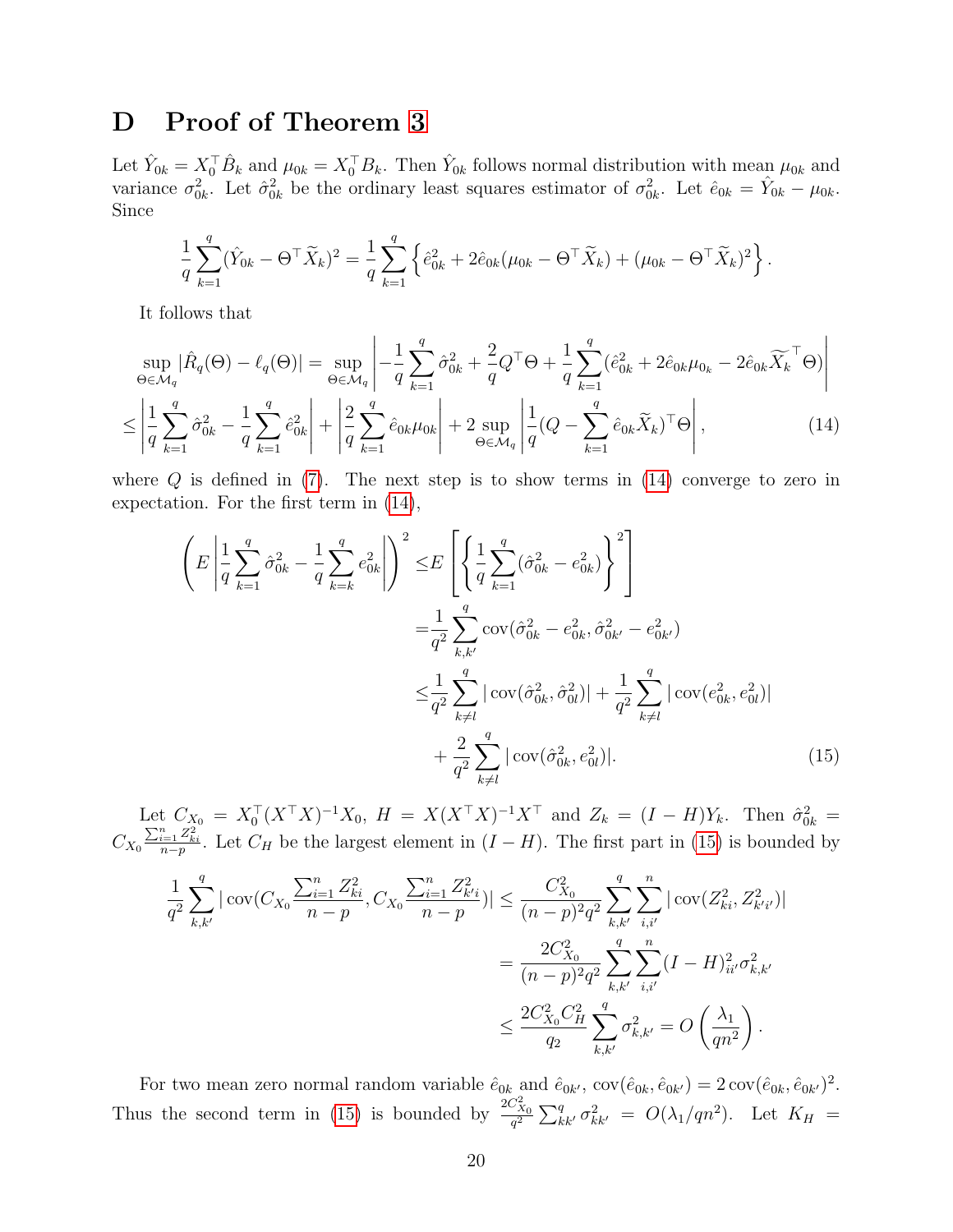$\max_i (X_0^*(X^{\top}X)^{-1}X^{\top}(I-H)_i)^2$  where  $(I-H)_i$  is the *i*th column of  $(I-H)$  for  $i = 1, 2, ..., n$ . The last part in [\(15\)](#page-19-1) is at most

$$
\frac{2}{q^2} \sum_{k,k'}^{q} |\operatorname{cov}(C_{X_0} \frac{\sum_{i=1}^n Z_{ki}^2}{n-p}, e_{0k'}^2)| = \frac{2C_{X_0}}{(n-p)q^2} \sum_{k,k'}^{q} \sum_{i=1}^n |\operatorname{cov}(Z_{ki}^2, e_{0k'}^2)|
$$
  
= 
$$
\frac{4C_{X_0}}{(n-p)q^2} \sum_{k,k'}^{q} \sum_{i=1}^n (X_0 (X^{\top} X)^{-1} X^{\top} (I - H)_{i} \sigma_{k,k'})^2
$$
  

$$
\leq \frac{4C_{X_0} n K_H}{(n-p)q^2} \sum_{k,k'}^{q} \sigma_{k,k'}^2 = O\left(\frac{\lambda_1}{qn}\right).
$$

The second term in [\(14\)](#page-19-0) obeys

$$
\left( E \left| \frac{2}{q} \sum_{k=1}^{q} \hat{e}_{0k} \mu_{0k} \right| \right)^2 \leq \frac{4}{q^2} E \left\{ \left( \sum_{k=1}^{q} \hat{e}_{0k} \mu_{0k} \right)^2 \right\}
$$
  
=  $\frac{4}{q^2} \sum_{k,k'}^{q} \mu_{0k} \mu_{0k'} \text{cov}(\hat{e}_{0k}, \hat{e}_{0k'})$   
 $\leq \frac{4C_{X_0}^2 K_{\mu}^2}{q^2} \sum_{k,k'}^{q} |\sigma_{k,k'}| = O \left( \frac{\lambda_1}{qn^2} \right)$ 

.

For the last part in [\(14\)](#page-19-0), let  $M = \sup_{\Theta \in \mathcal{M}_q} \|\Theta\|_{\infty}$ .

$$
\left\{\mathbb{E}\sup_{\Theta\in\mathcal{M}_q}\left|\frac{1}{q}(Q-\sum_{k=1}^q\hat{e}_{0k}\widetilde{X}_k)^{\top}\Theta\right|\right\}^2\leq M^2\mathbb{E}\left\{\sum_{l=1}^{p+1}\frac{1}{q}\left(Q-\widetilde{X}^{\top}\hat{e}_0\right)_l\right\}^2
$$

$$
=M^2\frac{1}{q^2}\sum_{l,l'}^{p+1}\text{cov}\left\{\left(Q-\widetilde{X}^{\top}\hat{e}_0\right)_l,\left(Q-\widetilde{X}^{\top}\hat{e}_0\right)_{l'}\right\}
$$

$$
=O\left(\frac{\lambda_1M^2}{qn}\right)
$$

The first equation above is because the expectations of terms in  $Q - \tilde{X}^{\top} \hat{e}_0$  is zero as showed in Theorem [1.](#page-4-2) We also showed in Theorem [1](#page-4-2) that variances of elements in  $Q-\widetilde{X}^{\top}\hat{e}_0 =$  $O(\lambda/qn)$ . The last line follows by applying Cauchy-Schwartz inequality.

# E Proof of Theorem [4](#page-5-3)

Let  $\hat{\Theta}_q^M$  be defined as [\(9\)](#page-4-3),  $\hat{\Theta}_q^{M*}$  be defined as [\(12\)](#page-5-2) and  $\ell_q$  be defined as [\(10\)](#page-4-4). Because both  $\hat{\Theta}^M_q$  and  $\hat{\Theta}^{M\star}_q$  lie in  $\mathcal{M}_q$ 

$$
0 \leq \ell_q(\hat{\Theta}_q^M) - \ell_q(\hat{\Theta}_q^{M\star}) = \ell_q(\hat{\Theta}_q^M) - \hat{R}_q(\hat{\Theta}_q^M) + \hat{R}_q(\hat{\Theta}_q^M) - \hat{R}_q(\hat{\Theta}_q^{M\star}) + \hat{R}_q(\hat{\Theta}_q^{M\star}) - \ell_q(\hat{\Theta}_q^{M\star})
$$
  

$$
\leq 2 \sup_{\Theta \in \mathcal{M}_q} |\ell_q(\Theta) - \hat{R}_q(\Theta)| + \hat{R}_q(\hat{\Theta}_q^M) - \hat{R}_q(\hat{\Theta}_q^{M\star}).
$$